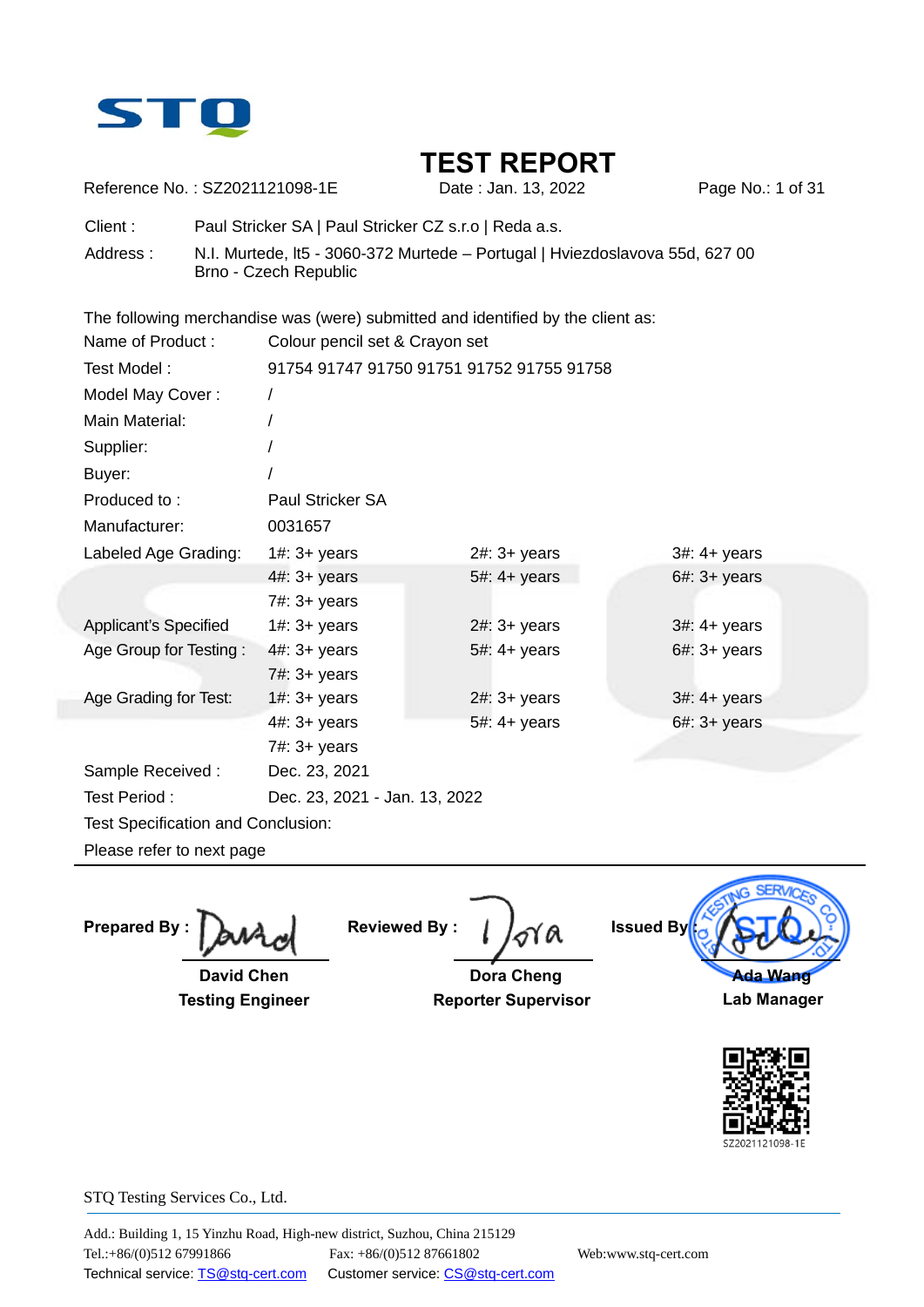

Reference No.: SZ2021121098-1E Date : Jan. 13, 2022 Page No.: 2 of 31

|    | <b>Test Request</b>                                                       |             |  |
|----|---------------------------------------------------------------------------|-------------|--|
| 1. | Mechanical and Physical Properties according to EN71 Part 1: 2014+A1:2018 | <b>PASS</b> |  |
| 2. | Flammability according to EN71 Part 2:2020                                | <b>PASS</b> |  |
| 3. | Migration of certain elements according to European Directive 2009/48/EC  | <b>PASS</b> |  |
|    | and its subsequent amendments and EN 71-3:2019+A1:2021                    |             |  |
| 4. | Formaldehyde Release                                                      | See result  |  |
| 5. | Pentachlorophenol (PCP) content according to Regulation (EU) 2019/1021 of | <b>PASS</b> |  |
|    | the European Parliament and of the Council of 20 June 2019 on persistent  |             |  |
|    | organic pollutants and its subsequent amendments Directive.               |             |  |
| 6. | Phthalate content according to EC Regulation 1907/2006, REACH Annex XVII  | <b>PASS</b> |  |
|    | (entry 51&52)                                                             |             |  |

#### **\*\*\*\*\*\*\*\* To be continued \*\*\*\*\*\*\*\***



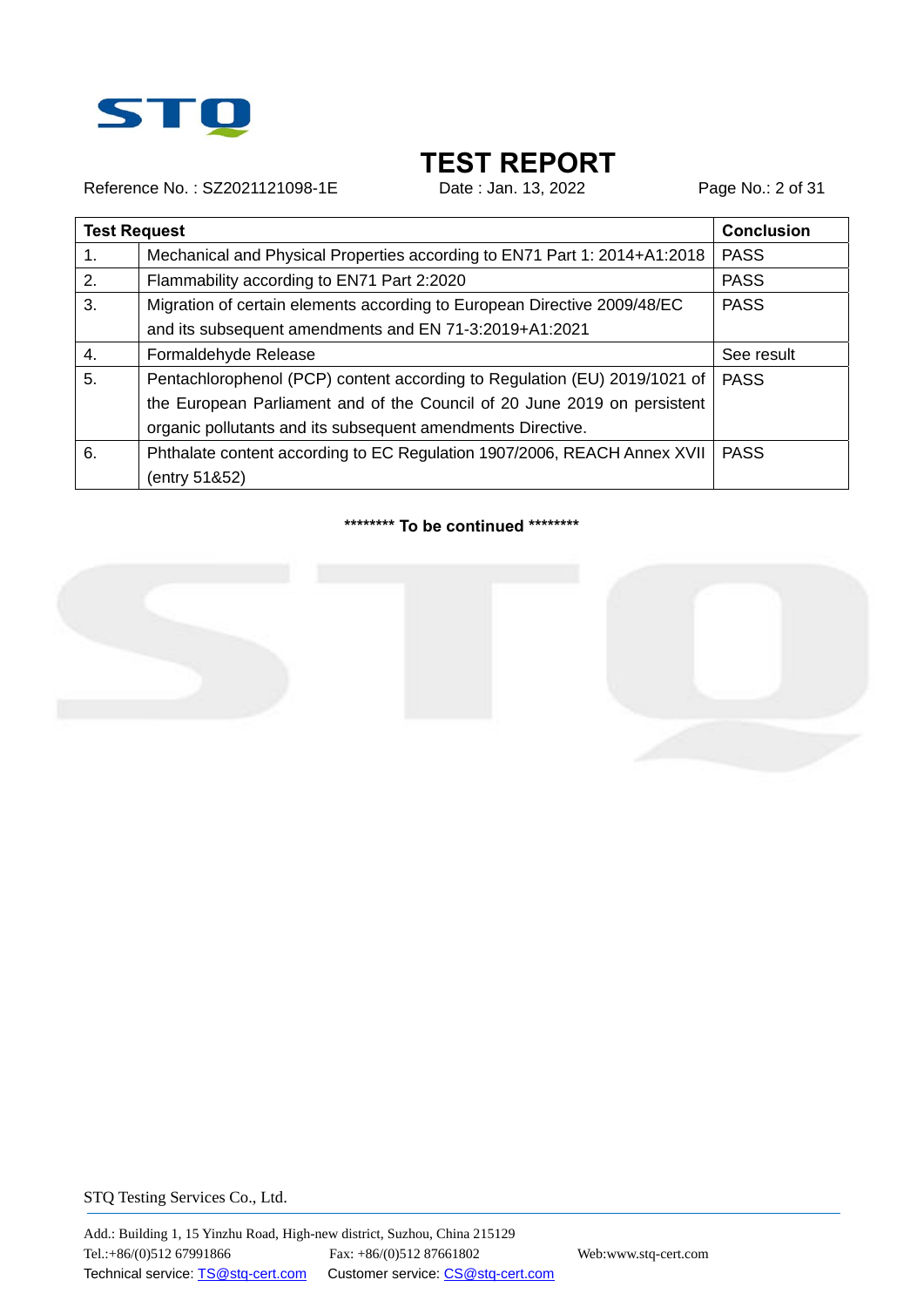

Reference No.: SZ2021121098-1E Date : Jan. 13, 2022 Page No.: 3 of 31

### **TEST RESULTS:**

### **1. European Standard-Safety of Toys: EN71 Part 1: 2014+A1:2018-Mechanical and Physical Properties**

| <b>Test Items</b>                                                             |             | <b>Test Results</b> |             |  |
|-------------------------------------------------------------------------------|-------------|---------------------|-------------|--|
|                                                                               |             | 2#                  | 3#          |  |
| 4.1<br><b>Material cleanliness</b>                                            | <b>PASS</b> | <b>PASS</b>         | <b>PASS</b> |  |
| 4.2<br>Assembly                                                               | N/A         | N/A                 | N/A         |  |
| 4.3<br>Flexible plastic sheeting                                              | N/A         | N/A                 | N/A         |  |
| 4.4<br>Toy bags                                                               | N/A         | N/A                 | N/A         |  |
| 4.5<br>Glass                                                                  | N/A         | N/A                 | N/A         |  |
| 4.6<br><b>Expanding materials</b>                                             | N/A         | N/A                 | N/A         |  |
| 4.7<br>Edges                                                                  | <b>PASS</b> | <b>PASS</b>         | <b>PASS</b> |  |
| Edges of metal or glass<br>(a)                                                | N/A         | N/A                 | <b>PASS</b> |  |
| (b)<br>Overlap joints                                                         | N/A         | N/A                 | N/A         |  |
| Edges of metal and of rigid polymeric material<br>(c)                         | N/A         | N/A                 | <b>PASS</b> |  |
| (d)<br><b>Functional edges</b>                                                | N/A         | N/A                 | N/A         |  |
| 4.8<br>Points and wires                                                       | <b>PASS</b> | <b>PASS</b>         | <b>PASS</b> |  |
| Points<br>(a)                                                                 | <b>PASS</b> | <b>PASS</b>         | <b>PASS</b> |  |
| Sharp functional points<br>(b)                                                | N/A         | N/A                 | N/A         |  |
| Metallic wires intended to be bent<br>(c)                                     | N/A         | N/A                 | N/A         |  |
| (d)<br>Metallic wires not designed to be bent                                 | N/A         | N/A                 | N/A         |  |
| Splinters on surfaces and accessible edges of toys<br>(e)                     | N/A         | N/A                 | N/A         |  |
| 4.9<br>Protruding parts                                                       | N/A         | N/A                 | N/A         |  |
| 4.10<br>Parts moving against each other                                       | N/A         | N/A                 | N/A         |  |
| Folding and slide mechanism<br>4.10.1                                         | N/A         | N/A                 | N/A         |  |
| 4.10.2<br>Driving mechanisms                                                  | N/A         | N/A                 | N/A         |  |
| 4.10.3<br>Hinges                                                              | N/A         | N/A                 | N/A         |  |
| 4.10.4<br>Springs                                                             | N/A         | N/A                 | N/A         |  |
| 4.11<br>Mouth-actuated toys and other toys intended to be put in the<br>mouth | N/A         | N/A                 | N/A         |  |
| 4.12<br><b>Balloons</b>                                                       | N/A         | N/A                 | N/A         |  |
| 4.13<br>Cords of toy kites and other flying toys                              | N/A         | N/A                 | N/A         |  |
| 4.14<br>Enclosures                                                            | N/A         | N/A                 | N/A         |  |
| 4.14.1<br>Toys which a children can enter                                     | N/A         | N/A                 | N/A         |  |
| 4.14.2<br>Masks and helmets                                                   | N/A         | N/A                 | N/A         |  |
| 4.15<br>Toys intended to bear the mass of a child                             | N/A         | N/A                 | N/A         |  |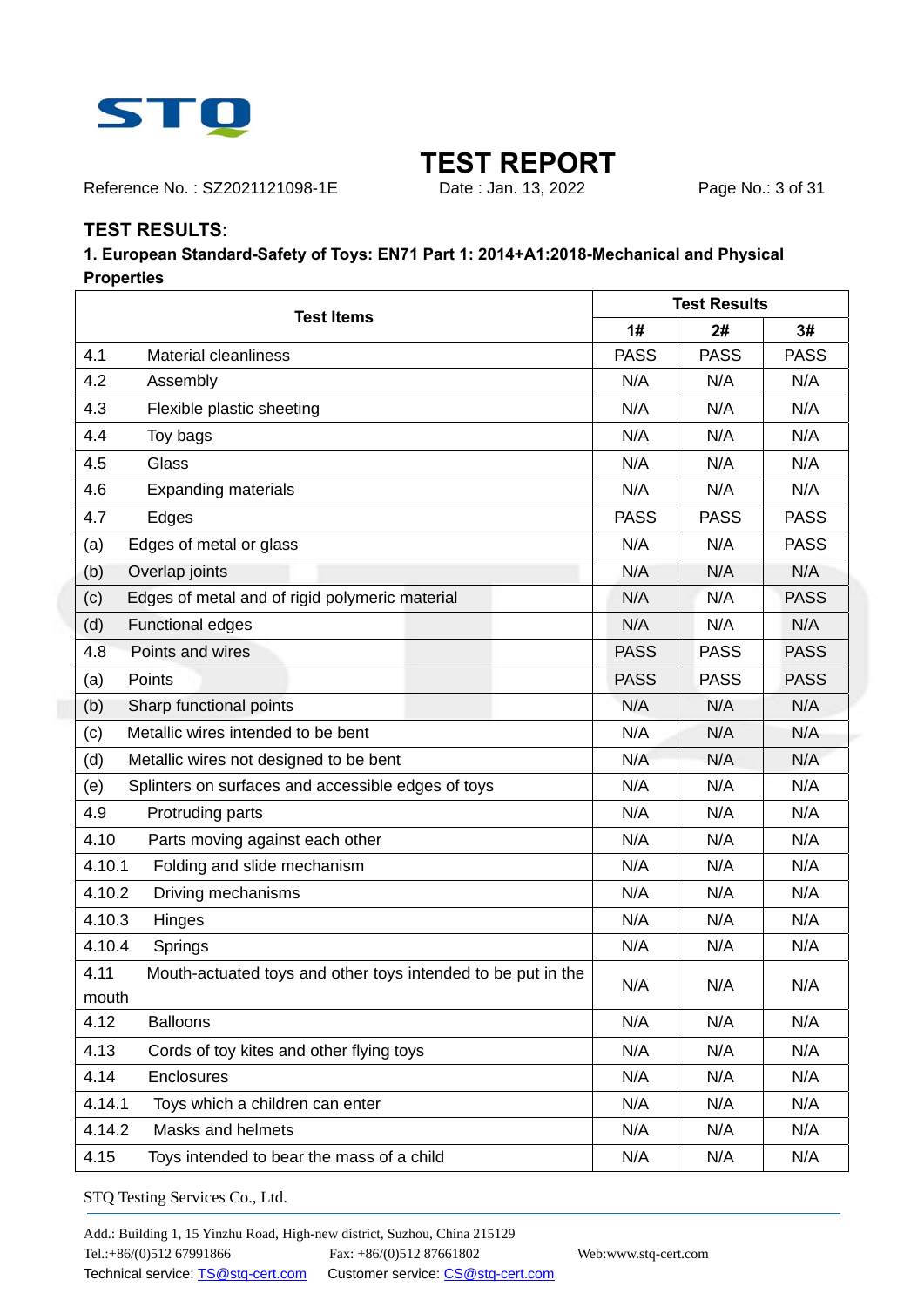

Reference No.: SZ2021121098-1E Date : Jan. 13, 2022 Page No.: 4 of 31

| 4.15.1 | Toys propelled by the child or by other means             | N/A | N/A | N/A |
|--------|-----------------------------------------------------------|-----|-----|-----|
| 4.15.2 | Toy bicycles                                              | N/A | N/A | N/A |
| 4.15.3 | Rocking horses and similar toys                           | N/A | N/A | N/A |
| 4.15.4 | Toys not propelled by a child                             | N/A | N/A | N/A |
| 4.15.5 | Toys scooters                                             | N/A | N/A | N/A |
| 4.16   | Heavy immobile toys                                       | N/A | N/A | N/A |
| 4.17   | Projectiles toys                                          | N/A | N/A | N/A |
| 4.17.1 | General                                                   | N/A | N/A | N/A |
| 4.17.2 | All projectiles                                           | N/A | N/A | N/A |
| 4.17.3 | Projectile toys with stored energy                        | N/A | N/A | N/A |
| 4.17.4 | Certain projectile toys without stored energy             | N/A | N/A | N/A |
| 4.18   | Aquatic toys and inflatable toys                          | N/A | N/A | N/A |
| 4.19   | Percussion caps specifically designed for use in toys and | N/A | N/A | N/A |
|        | toys using percussion caps                                |     |     |     |
| 4.20   | Acoustics                                                 | N/A | N/A | N/A |
| 4.21   | Toys containing a non-electrical heat source              | N/A | N/A | N/A |
| 4.22   | Small balls                                               | N/A | N/A | N/A |
| 4.23   | Magnets                                                   | N/A | N/A | N/A |
| 4.23.1 | General                                                   | N/A | N/A | N/A |
| 4.23.2 | Toys other than magnetic/electrical experimental sets     | N/A | N/A | N/A |
| 4.23.3 | Magnetic/ electrical experimental sets                    | N/A | N/A | N/A |
| 4.24   | Yo-yo balls                                               | N/A | N/A | N/A |
| 4.25   | Toys attached to food                                     | N/A | N/A | N/A |
| 4.26   | <b>Toy Disguise Costumes</b>                              | N/A | N/A | N/A |
| 4.27   | Flying toys                                               | N/A | N/A | N/A |

|     | <b>Test Items</b>           | <b>Test Results</b> |             |             |
|-----|-----------------------------|---------------------|-------------|-------------|
|     |                             | 4#                  | 5#          | 6#          |
| 4.1 | <b>Material cleanliness</b> | <b>PASS</b>         | <b>PASS</b> | <b>PASS</b> |
| 4.2 | Assembly                    | N/A                 | N/A         | N/A         |
| 4.3 | Flexible plastic sheeting   | N/A                 | N/A         | N/A         |
| 4.4 | Toy bags                    | N/A                 | N/A         | N/A         |
| 4.5 | <b>Glass</b>                | N/A                 | N/A         | N/A         |
| 4.6 | <b>Expanding materials</b>  | N/A                 | N/A         | N/A         |
| 4.7 | Edges                       | <b>PASS</b>         | <b>PASS</b> | <b>PASS</b> |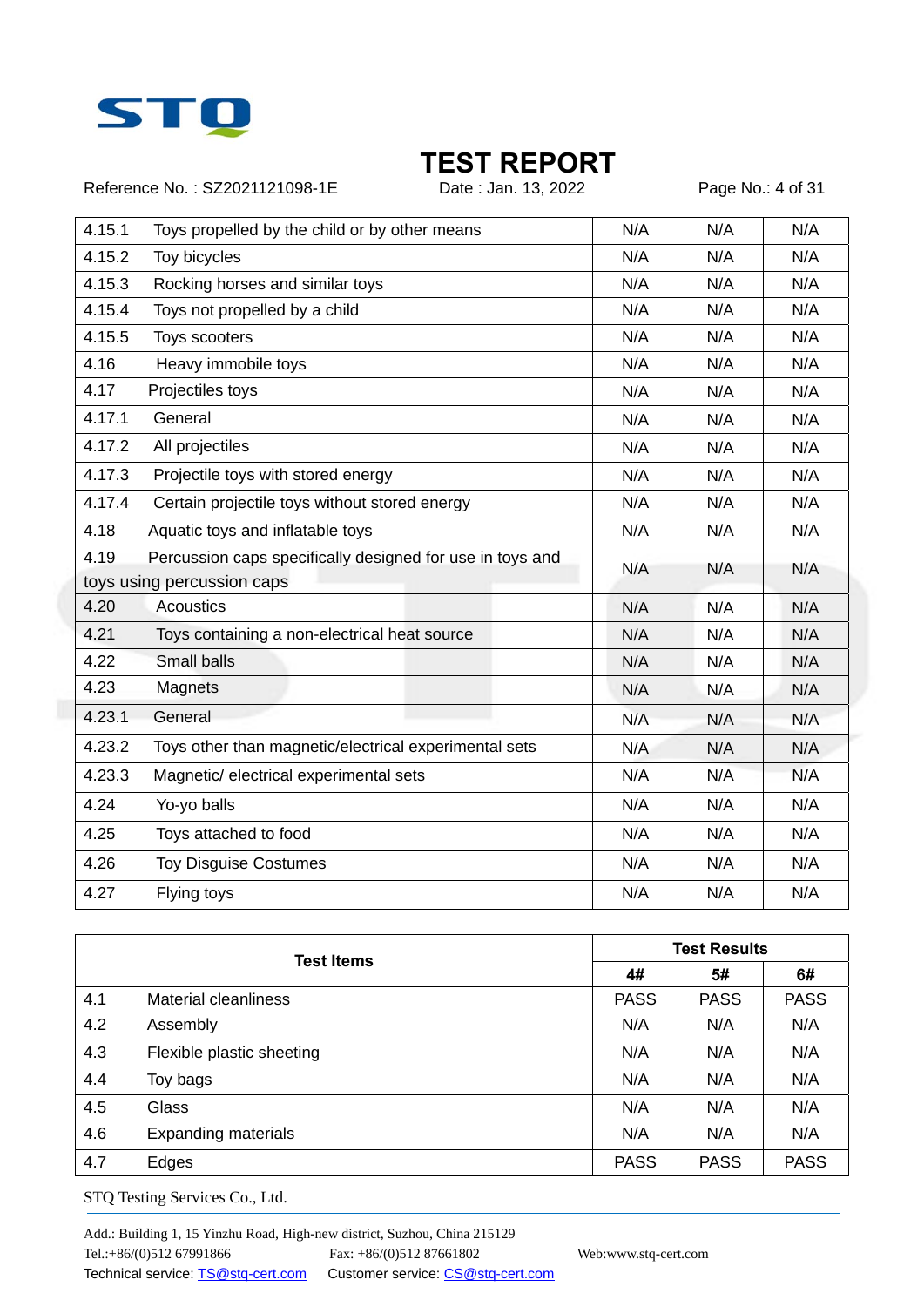

Reference No.: SZ2021121098-1E Date : Jan. 13, 2022 Page No.: 5 of 31

| (a)<br>Edges of metal or glass                                                | N/A         | <b>PASS</b> | N/A         |
|-------------------------------------------------------------------------------|-------------|-------------|-------------|
| (b)<br>Overlap joints                                                         | N/A         | N/A         | N/A         |
| Edges of metal and of rigid polymeric material<br>(c)                         | N/A         | <b>PASS</b> | N/A         |
| (d)<br>Functional edges                                                       | N/A         | N/A         | N/A         |
| 4.8<br>Points and wires                                                       | <b>PASS</b> | <b>PASS</b> | <b>PASS</b> |
| Points<br>(a)                                                                 | <b>PASS</b> | <b>PASS</b> | <b>PASS</b> |
| (b)<br>Sharp functional points                                                | N/A         | N/A         | N/A         |
| Metallic wires intended to be bent<br>(c)                                     | N/A         | N/A         | N/A         |
| (d)<br>Metallic wires not designed to be bent                                 | N/A         | N/A         | N/A         |
| Splinters on surfaces and accessible edges of toys<br>(e)                     | N/A         | N/A         | N/A         |
| 4.9<br>Protruding parts                                                       | N/A         | N/A         | N/A         |
| 4.10<br>Parts moving against each other                                       | N/A         | N/A         | N/A         |
| 4.10.1<br>Folding and slide mechanism                                         | N/A         | N/A         | N/A         |
| 4.10.2<br>Driving mechanisms                                                  | N/A         | N/A         | N/A         |
| 4.10.3<br>Hinges                                                              | N/A         | N/A         | N/A         |
| 4.10.4<br>Springs                                                             | N/A         | N/A         | N/A         |
| 4.11<br>Mouth-actuated toys and other toys intended to be put in the<br>mouth | N/A         | N/A         | N/A         |
| 4.12<br><b>Balloons</b>                                                       | N/A         | N/A         | N/A         |
| 4.13<br>Cords of toy kites and other flying toys                              | N/A         | N/A         | N/A         |
| 4.14<br>Enclosures                                                            | N/A         | N/A         | N/A         |
| 4.14.1<br>Toys which a children can enter                                     | N/A         | N/A         | N/A         |
| 4.14.2<br>Masks and helmets                                                   | N/A         | N/A         | N/A         |
| 4.15<br>Toys intended to bear the mass of a child                             | N/A         | N/A         | N/A         |
| 4.15.1<br>Toys propelled by the child or by other means                       | N/A         | N/A         | N/A         |
| 4.15.2<br>Toy bicycles                                                        | N/A         | N/A         | N/A         |
| 4.15.3<br>Rocking horses and similar toys                                     | N/A         | N/A         | N/A         |
| 4.15.4<br>Toys not propelled by a child                                       | N/A         | N/A         | N/A         |
| 4.15.5<br>Toys scooters                                                       | N/A         | N/A         | N/A         |
| 4.16<br>Heavy immobile toys                                                   | N/A         | N/A         | N/A         |
| 4.17<br>Projectiles toys                                                      | N/A         | N/A         | N/A         |
| 4.17.1<br>General                                                             | N/A         | N/A         | N/A         |
| 4.17.2<br>All projectiles                                                     | N/A         | N/A         | N/A         |
| 4.17.3<br>Projectile toys with stored energy                                  | N/A         | N/A         | N/A         |
| 4.17.4<br>Certain projectile toys without stored energy                       | N/A         | N/A         | N/A         |
| 4.18<br>Aquatic toys and inflatable toys                                      | N/A         | N/A         | N/A         |
| STQ Testing Services Co., Ltd.                                                |             |             |             |

Add.: Building 1, 15 Yinzhu Road, High-new district, Suzhou, China 215129 Tel.:+86/(0)512 67991866 Fax: +86/(0)512 87661802 Web:www.stq-cert.com Technical service: TS@stq-cert.com Customer service: CS@stq-cert.com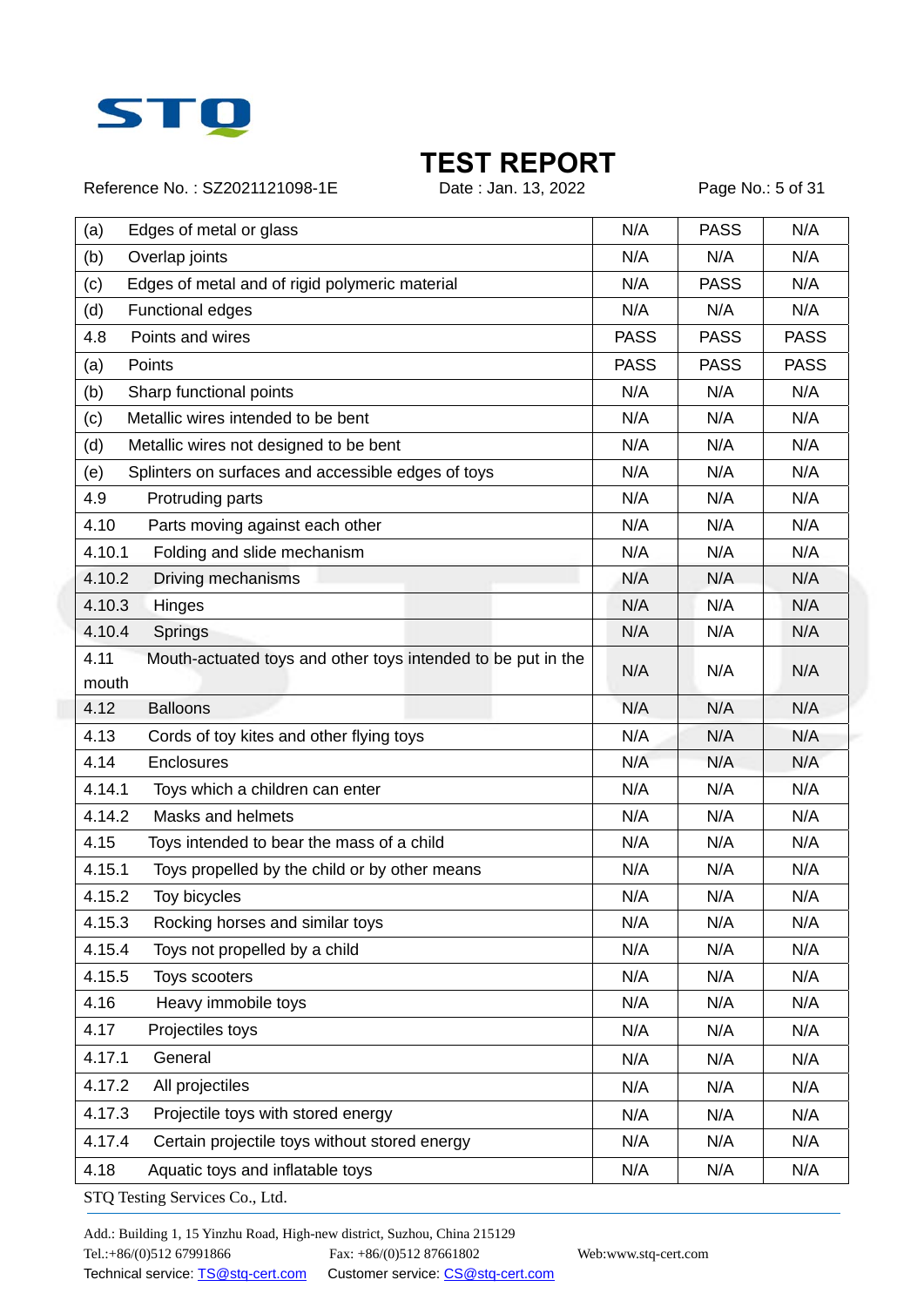

Reference No.: SZ2021121098-1E Date : Jan. 13, 2022 Page No.: 6 of 31

| 4.19   | Percussion caps specifically designed for use in toys and<br>toys using percussion caps | N/A | N/A | N/A |
|--------|-----------------------------------------------------------------------------------------|-----|-----|-----|
|        |                                                                                         |     |     |     |
| 4.20   | Acoustics                                                                               | N/A | N/A | N/A |
| 4.21   | Toys containing a non-electrical heat source                                            | N/A | N/A | N/A |
| 4.22   | Small balls                                                                             | N/A | N/A | N/A |
| 4.23   | Magnets                                                                                 | N/A | N/A | N/A |
| 4.23.1 | General                                                                                 | N/A | N/A | N/A |
| 4.23.2 | Toys other than magnetic/electrical experimental sets                                   | N/A | N/A | N/A |
| 4.23.3 | Magnetic/ electrical experimental sets                                                  | N/A | N/A | N/A |
| 4.24   | Yo-yo balls                                                                             | N/A | N/A | N/A |
| 4.25   | Toys attached to food                                                                   | N/A | N/A | N/A |
| 4.26   | <b>Toy Disguise Costumes</b>                                                            | N/A | N/A | N/A |
| 4.27   | Flying toys                                                                             | N/A | N/A | N/A |

|      | <b>Test Items</b>                                  | <b>Test Results</b> |
|------|----------------------------------------------------|---------------------|
|      |                                                    | 7#                  |
| 4.1  | <b>Material cleanliness</b>                        | <b>PASS</b>         |
| 4.2  | Assembly                                           | N/A                 |
| 4.3  | Flexible plastic sheeting                          | N/A                 |
| 4.4  | Toy bags                                           | N/A                 |
| 4.5  | Glass                                              | N/A                 |
| 4.6  | <b>Expanding materials</b>                         | N/A                 |
| 4.7  | Edges                                              | <b>PASS</b>         |
| (a)  | Edges of metal or glass                            | N/A                 |
| (b)  | Overlap joints                                     | N/A                 |
| (c)  | Edges of metal and of rigid polymeric material     | N/A                 |
| (d)  | <b>Functional edges</b>                            | N/A                 |
| 4.8  | Points and wires                                   | <b>PASS</b>         |
| (a)  | Points                                             | <b>PASS</b>         |
| (b)  | Sharp functional points                            | N/A                 |
| (c)  | Metallic wires intended to be bent                 | N/A                 |
| (d)  | Metallic wires not designed to be bent             | N/A                 |
| (e)  | Splinters on surfaces and accessible edges of toys | N/A                 |
| 4.9  | Protruding parts                                   | N/A                 |
| 4.10 | Parts moving against each other                    | N/A                 |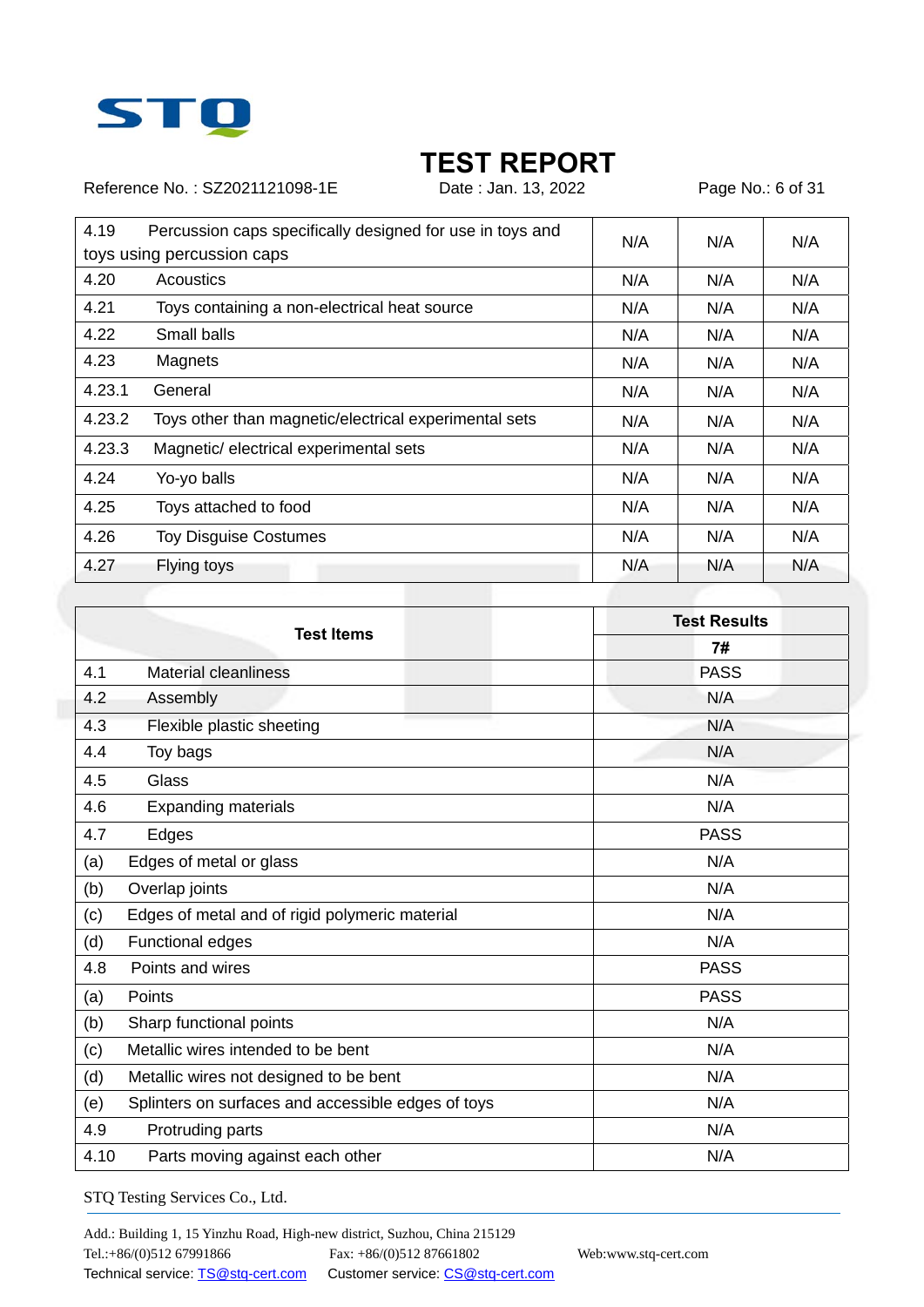

Reference No.: SZ2021121098-1E Date : Jan. 13, 2022 Page No.: 7 of 31

| 4.10.1        | Folding and slide mechanism                                  | N/A |
|---------------|--------------------------------------------------------------|-----|
| 4.10.2        | Driving mechanisms                                           | N/A |
| 4.10.3        | Hinges                                                       | N/A |
| 4.10.4        | Springs                                                      | N/A |
| 4.11<br>mouth | Mouth-actuated toys and other toys intended to be put in the | N/A |
| 4.12          | <b>Balloons</b>                                              | N/A |
| 4.13          | Cords of toy kites and other flying toys                     | N/A |
| 4.14          | Enclosures                                                   | N/A |
| 4.14.1        | Toys which a children can enter                              | N/A |
| 4.14.2        | Masks and helmets                                            | N/A |
| 4.15          | Toys intended to bear the mass of a child                    | N/A |
| 4.15.1        | Toys propelled by the child or by other means                | N/A |
| 4.15.2        | Toy bicycles                                                 | N/A |
| 4.15.3        | Rocking horses and similar toys                              | N/A |
| 4.15.4        | Toys not propelled by a child                                | N/A |
| 4.15.5        | Toys scooters                                                | N/A |
| 4.16          | Heavy immobile toys                                          | N/A |
| 4.17          | Projectiles toys                                             | N/A |
| 4.17.1        | General                                                      | N/A |
| 4.17.2        | All projectiles                                              | N/A |
| 4.17.3        | Projectile toys with stored energy                           | N/A |
| 4.17.4        | Certain projectile toys without stored energy                | N/A |
| 4.18          | Aquatic toys and inflatable toys                             | N/A |
| 4.19          | Percussion caps specifically designed for use in toys and    |     |
|               | toys using percussion caps                                   | N/A |
| 4.20          | Acoustics                                                    | N/A |
| 4.21          | Toys containing a non-electrical heat source                 | N/A |
| 4.22          | Small balls                                                  | N/A |
| 4.23          | Magnets                                                      | N/A |
| 4.23.1        | General                                                      | N/A |
| 4.23.2        | Toys other than magnetic/electrical experimental sets        | N/A |
| 4.23.3        | Magnetic/ electrical experimental sets                       | N/A |
| 4.24          | Yo-yo balls                                                  | N/A |
| 4.25          | Toys attached to food                                        | N/A |
|               |                                                              |     |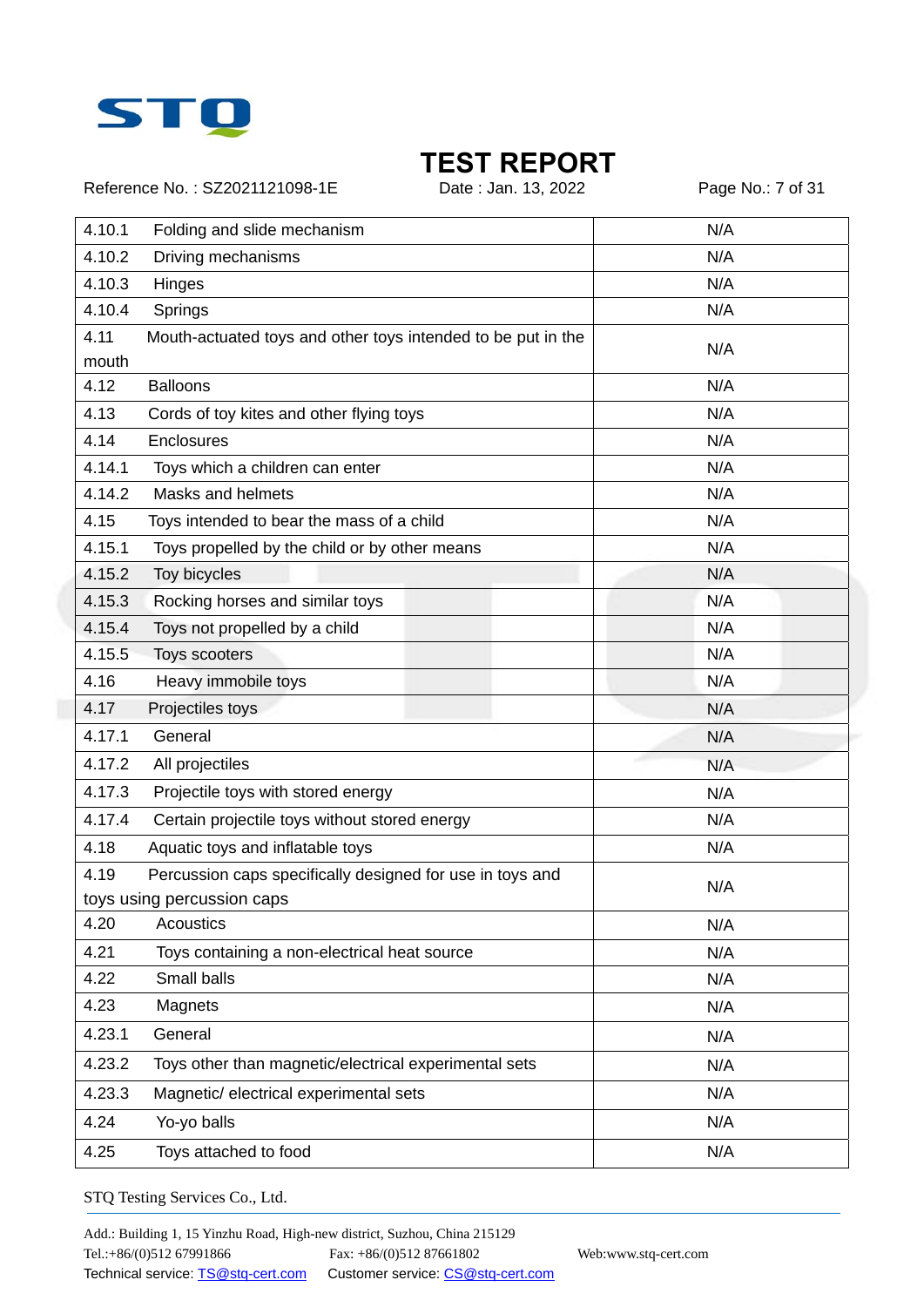

Reference No.: SZ2021121098-1E Date : Jan. 13, 2022 Page No.: 8 of 31

| 4.26 | <b>Toy Disguise Costumes</b> | N/A |
|------|------------------------------|-----|
| 4.27 | Flying toys                  | N/A |

| <b>Test Items</b>                                                                                                                                                                                        |     | <b>Test Results</b> |     |  |
|----------------------------------------------------------------------------------------------------------------------------------------------------------------------------------------------------------|-----|---------------------|-----|--|
|                                                                                                                                                                                                          | 1#  | 2#                  | 3#  |  |
| 5.<br>Toys intended for children under 36 months                                                                                                                                                         |     |                     |     |  |
| 5.1<br>General requirements                                                                                                                                                                              | N/A | N/A                 | N/A |  |
| (a)<br>Toys and removable components of toys shall not, whatever<br>their position fit entirely in the cylinder                                                                                          | N/A | N/A                 | N/A |  |
| (b)<br>When tested toys shall not produce any parts which,<br>whatever their position, fit entirely in the cylinder, or exhibit accessible<br>hazardous sharp edges or accessible hazardous sharp points | N/A | N/A                 | N/A |  |
| Metal points and wires with a cross section of 2 mm or less<br>(c)                                                                                                                                       | N/A | N/A                 | N/A |  |
| (d)<br>Large and bulky toys                                                                                                                                                                              | N/A | N/A                 | N/A |  |
| (e)<br>Glued wooden toys and toys with glued-on plastic decals                                                                                                                                           | N/A | N/A                 | N/A |  |
| (f)<br>The casing of toys                                                                                                                                                                                | N/A | N/A                 | N/A |  |
| For foam toys and toys containing accessible foam<br>(g)<br>components                                                                                                                                   | N/A | N/A                 | N/A |  |
| 5.2<br>Soft-filled toys and soft-filled parts of a toy                                                                                                                                                   | N/A | N/A                 | N/A |  |
| (a)<br>Hard and sharp contaminants                                                                                                                                                                       | N/A | N/A                 | N/A |  |
| (b)<br>Soft-filled toys and soft-filled parts of a toy containing small<br>parts                                                                                                                         | N/A | N/A                 | N/A |  |
| fibrous filling material<br>(c)                                                                                                                                                                          | N/A | N/A                 | N/A |  |
| 5.3<br>Plastic sheeting                                                                                                                                                                                  | N/A | N/A                 | N/A |  |
| 5.4<br>Cord, chains and electrical cables in toys                                                                                                                                                        | N/A | N/A                 | N/A |  |
| 5.4.1<br>General                                                                                                                                                                                         | N/A | N/A                 | N/A |  |
| 5.4.2<br>Cords and chains in toys intended for children under 18<br>months                                                                                                                               | N/A | N/A                 | N/A |  |
| Cords and chains in toys intended for children of 18 months or<br>5.4.3<br>over but under 36 months                                                                                                      | N/A | N/A                 | N/A |  |
| Fixed loops, tangled loops and nooses<br>5.4.4                                                                                                                                                           | N/A | N/A                 | N/A |  |
| 5.4.5<br>Cords and chains on pull along toys                                                                                                                                                             | N/A | N/A                 | N/A |  |
| 5.4.6<br><b>Electrical cables</b>                                                                                                                                                                        | N/A | N/A                 | N/A |  |
| Cross-sectional dimension of certain cords<br>5.4.7                                                                                                                                                      | N/A | N/A                 | N/A |  |
| 5.4.8<br>Self-retracting cords                                                                                                                                                                           | N/A | N/A                 | N/A |  |
| 5.4.9<br>Toys attached to or intended to be strung across a cradle, cot<br>or perambulator                                                                                                               | N/A | N/A                 | N/A |  |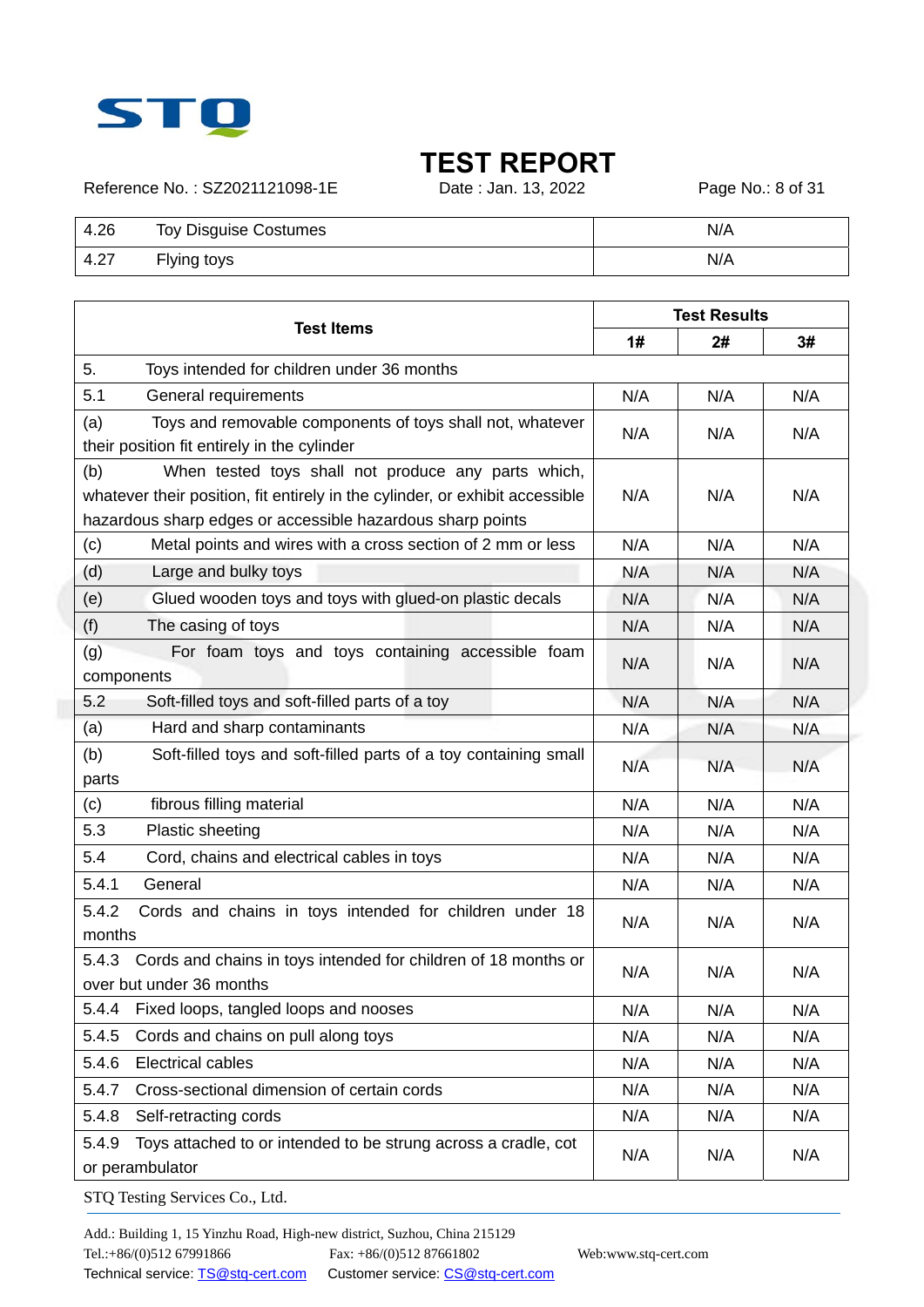

Reference No.: SZ2021121098-1E Date : Jan. 13, 2022 Page No.: 9 of 31

| 5.5  | Liquid-filled toys                                            | N/A | N/A | N/A |
|------|---------------------------------------------------------------|-----|-----|-----|
|      |                                                               |     |     |     |
| 5.6  | Speed limitation of electrically-driven ride-on toys          | N/A | N/A | N/A |
| 5.7  | Glass and porcelain                                           | N/A | N/A | N/A |
| 5.8  | Shape and size of certain toys                                | N/A | N/A | N/A |
| 5.9  | Toys comprising monofilament fibres                           | N/A | N/A | N/A |
| 5.10 | Small balls                                                   | N/A | N/A | N/A |
| 5.11 | Play figures                                                  | N/A | N/A | N/A |
| 5.12 | Hemispheric-shaped toys                                       | N/A | N/A | N/A |
| 5.13 | Suction cups                                                  | N/A | N/A | N/A |
| 5.14 | Straps intended to be worn fully or partially around the neck | N/A | N/A | N/A |
| 5.15 | Sledges with cords for pulling                                | N/A | N/A | N/A |

|                                                                                                                 |     | <b>Test Results</b> |     |  |
|-----------------------------------------------------------------------------------------------------------------|-----|---------------------|-----|--|
| <b>Test Items</b>                                                                                               | 4#  | 5#                  | 6#  |  |
| 5.<br>Toys intended for children under 36 months                                                                |     |                     |     |  |
| 5.1<br>General requirements                                                                                     | N/A | N/A                 | N/A |  |
| Toys and removable components of toys shall not, whatever<br>(a)<br>their position fit entirely in the cylinder | N/A | N/A                 | N/A |  |
| When tested toys shall not produce any parts which,<br>(b)                                                      |     |                     |     |  |
| whatever their position, fit entirely in the cylinder, or exhibit accessible                                    | N/A | N/A                 | N/A |  |
| hazardous sharp edges or accessible hazardous sharp points                                                      |     |                     |     |  |
| Metal points and wires with a cross section of 2 mm or less<br>(c)                                              | N/A | N/A                 | N/A |  |
| (d)<br>Large and bulky toys                                                                                     | N/A | N/A                 | N/A |  |
| (e)<br>Glued wooden toys and toys with glued-on plastic decals                                                  | N/A | N/A                 | N/A |  |
| (f)<br>The casing of toys                                                                                       | N/A | N/A                 | N/A |  |
| (g)<br>For foam toys and toys containing accessible foam<br>components                                          | N/A | N/A                 | N/A |  |
| 5.2<br>Soft-filled toys and soft-filled parts of a toy                                                          | N/A | N/A                 | N/A |  |
| (a)<br>Hard and sharp contaminants                                                                              | N/A | N/A                 | N/A |  |
| (b)<br>Soft-filled toys and soft-filled parts of a toy containing small<br>parts                                | N/A | N/A                 | N/A |  |
| fibrous filling material<br>(c)                                                                                 | N/A | N/A                 | N/A |  |
| 5.3<br>Plastic sheeting                                                                                         | N/A | N/A                 | N/A |  |
| 5.4<br>Cord, chains and electrical cables in toys                                                               | N/A | N/A                 | N/A |  |
| 5.4.1<br>General                                                                                                | N/A | N/A                 | N/A |  |
| 5.4.2<br>Cords and chains in toys intended for children under 18<br>months                                      | N/A | N/A                 | N/A |  |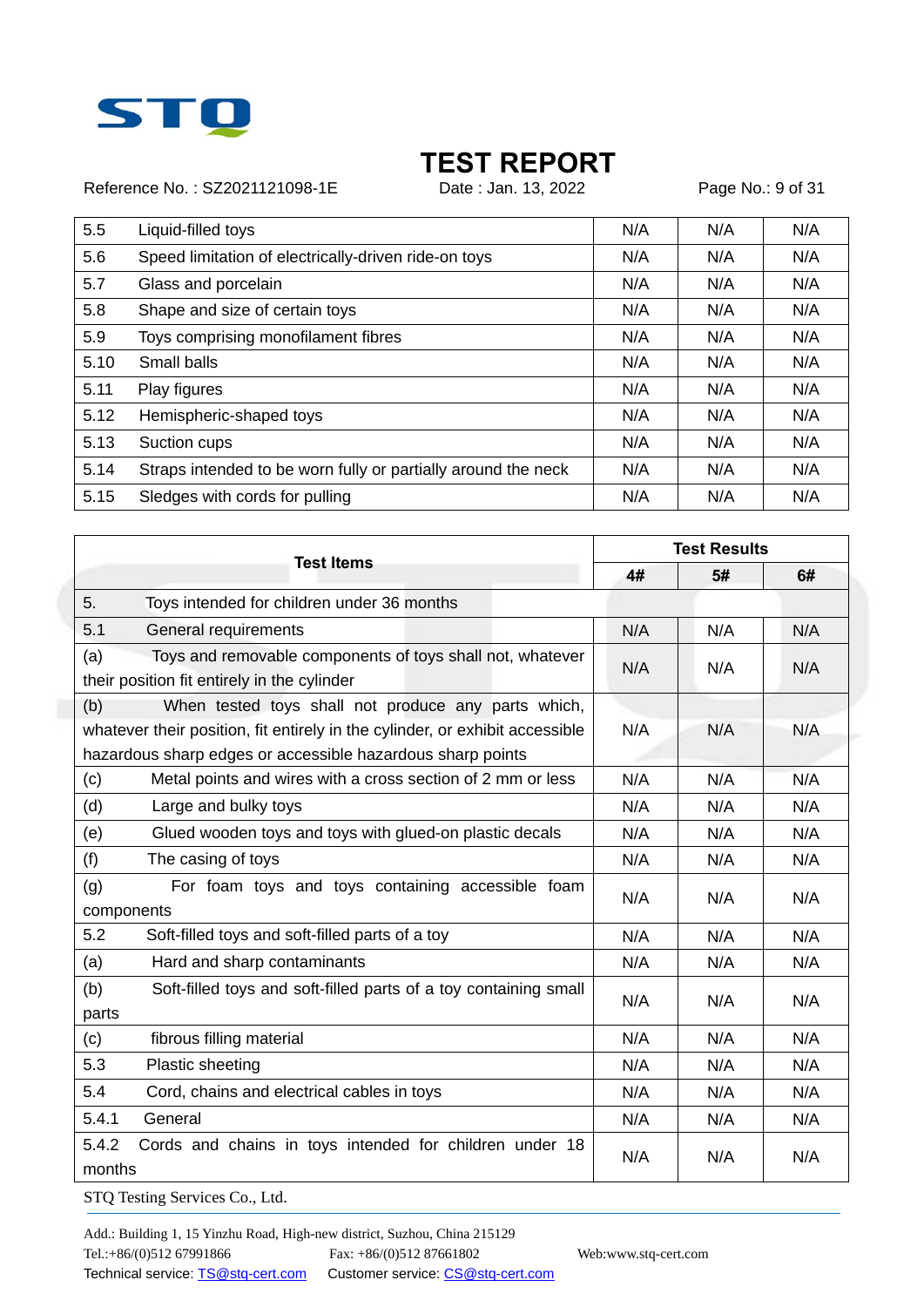

Reference No.: SZ2021121098-1E Date : Jan. 13, 2022 Page No.: 10 of 31

| 5.4.3 | Cords and chains in toys intended for children of 18 months or |     |     |     |
|-------|----------------------------------------------------------------|-----|-----|-----|
|       | over but under 36 months                                       | N/A | N/A | N/A |
| 5.4.4 | Fixed loops, tangled loops and nooses                          | N/A | N/A | N/A |
| 5.4.5 | Cords and chains on pull along toys                            | N/A | N/A | N/A |
| 5.4.6 | Electrical cables                                              | N/A | N/A | N/A |
| 5.4.7 | Cross-sectional dimension of certain cords                     | N/A | N/A | N/A |
| 5.4.8 | Self-retracting cords                                          | N/A | N/A | N/A |
| 5.4.9 | Toys attached to or intended to be strung across a cradle, cot | N/A | N/A | N/A |
|       | or perambulator                                                |     |     |     |
| 5.5   | Liquid-filled toys                                             | N/A | N/A | N/A |
| 5.6   | Speed limitation of electrically-driven ride-on toys           | N/A | N/A | N/A |
| 5.7   | Glass and porcelain                                            | N/A | N/A | N/A |
| 5.8   | Shape and size of certain toys                                 | N/A | N/A | N/A |
| 5.9   | Toys comprising monofilament fibres                            | N/A | N/A | N/A |
| 5.10  | Small balls                                                    | N/A | N/A | N/A |
| 5.11  | Play figures                                                   | N/A | N/A | N/A |
| 5.12  | Hemispheric-shaped toys                                        | N/A | N/A | N/A |
| 5.13  | Suction cups                                                   | N/A | N/A | N/A |
| 5.14  | Straps intended to be worn fully or partially around the neck  | N/A | N/A | N/A |
| 5.15  | Sledges with cords for pulling                                 | N/A | N/A | N/A |

| Test Items                                                                   | <b>Test Results</b> |
|------------------------------------------------------------------------------|---------------------|
|                                                                              | 7#                  |
| 5.<br>Toys intended for children under 36 months                             |                     |
| 5.1<br>General requirements                                                  | N/A                 |
| (a)<br>Toys and removable components of toys shall not, whatever             | N/A                 |
| their position fit entirely in the cylinder                                  |                     |
| (b)<br>When tested toys shall not produce any parts which,                   |                     |
| whatever their position, fit entirely in the cylinder, or exhibit accessible | N/A                 |
| hazardous sharp edges or accessible hazardous sharp points                   |                     |
| (c)<br>Metal points and wires with a cross section of 2 mm or less           | N/A                 |
| (d)<br>Large and bulky toys                                                  | N/A                 |
| (e)<br>Glued wooden toys and toys with glued-on plastic decals               | N/A                 |
| (f)<br>The casing of toys                                                    | N/A                 |
| (g)<br>For foam toys and toys containing accessible foam                     |                     |
| components                                                                   | N/A                 |
| 5.2<br>Soft-filled toys and soft-filled parts of a toy                       | N/A                 |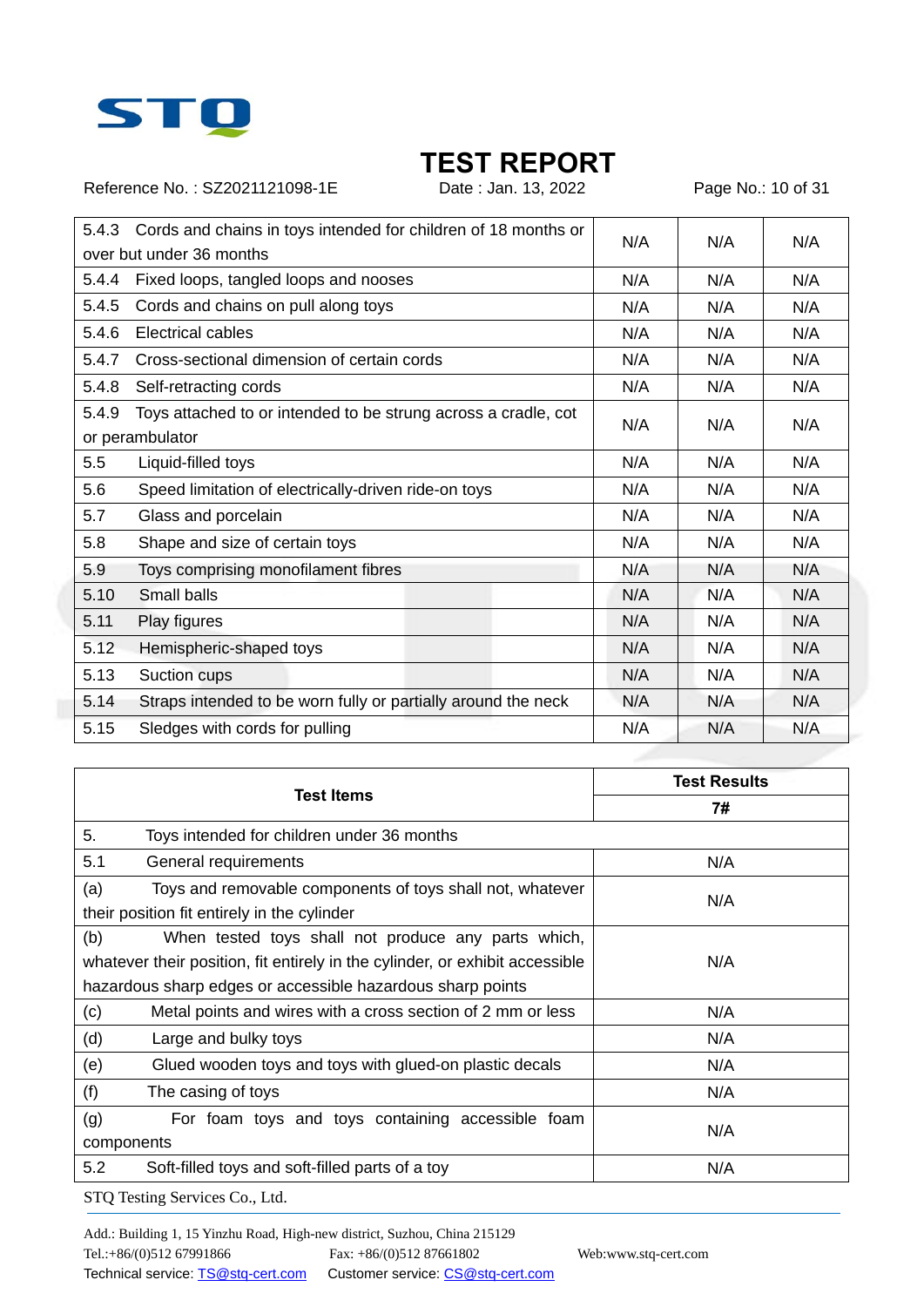

Reference No.: SZ2021121098-1E Date : Jan. 13, 2022 Page No.: 11 of 31

| (a)             | Hard and sharp contaminants                                                                | N/A |
|-----------------|--------------------------------------------------------------------------------------------|-----|
| (b)             | Soft-filled toys and soft-filled parts of a toy containing small                           |     |
| parts           |                                                                                            | N/A |
| (c)             | fibrous filling material                                                                   | N/A |
| 5.3             | Plastic sheeting                                                                           | N/A |
| 5.4             | Cord, chains and electrical cables in toys                                                 | N/A |
| 5.4.1           | General                                                                                    | N/A |
| 5.4.2<br>months | Cords and chains in toys intended for children under 18                                    | N/A |
| 5.4.3           | Cords and chains in toys intended for children of 18 months or<br>over but under 36 months | N/A |
| 5.4.4           | Fixed loops, tangled loops and nooses                                                      | N/A |
| 5.4.5           | Cords and chains on pull along toys                                                        | N/A |
| 5.4.6           | <b>Electrical cables</b>                                                                   | N/A |
| 5.4.7           | Cross-sectional dimension of certain cords                                                 | N/A |
| 5.4.8           | Self-retracting cords                                                                      | N/A |
| 5.4.9           | Toys attached to or intended to be strung across a cradle, cot                             | N/A |
|                 | or perambulator                                                                            |     |
| 5.5             | Liquid-filled toys                                                                         | N/A |
| 5.6             | Speed limitation of electrically-driven ride-on toys                                       | N/A |
| 5.7             | Glass and porcelain                                                                        | N/A |
| 5.8             | Shape and size of certain toys                                                             | N/A |
| 5.9             | Toys comprising monofilament fibres                                                        | N/A |
| 5.10            | Small balls                                                                                | N/A |
| 5.11            | Play figures                                                                               | N/A |
| 5.12            | Hemispheric-shaped toys                                                                    | N/A |
| 5.13            | Suction cups                                                                               | N/A |
| 5.14            | Straps intended to be worn fully or partially around the neck                              | N/A |
| 5.15            | Sledges with cords for pulling                                                             | N/A |

| <b>Test Items</b> | <b>Test Results</b> |             |             |             |
|-------------------|---------------------|-------------|-------------|-------------|
|                   | 1#                  | 2#          | 3#          |             |
| 6.                | Packaging           | <b>PASS</b> | <b>PASS</b> | <b>PASS</b> |

| <b>Test Items</b> | <b>Test Results</b> |             |             |             |
|-------------------|---------------------|-------------|-------------|-------------|
|                   | 4#                  | 5#          | 6#          |             |
| -6.               | Packaging           | <b>PASS</b> | <b>PASS</b> | <b>PASS</b> |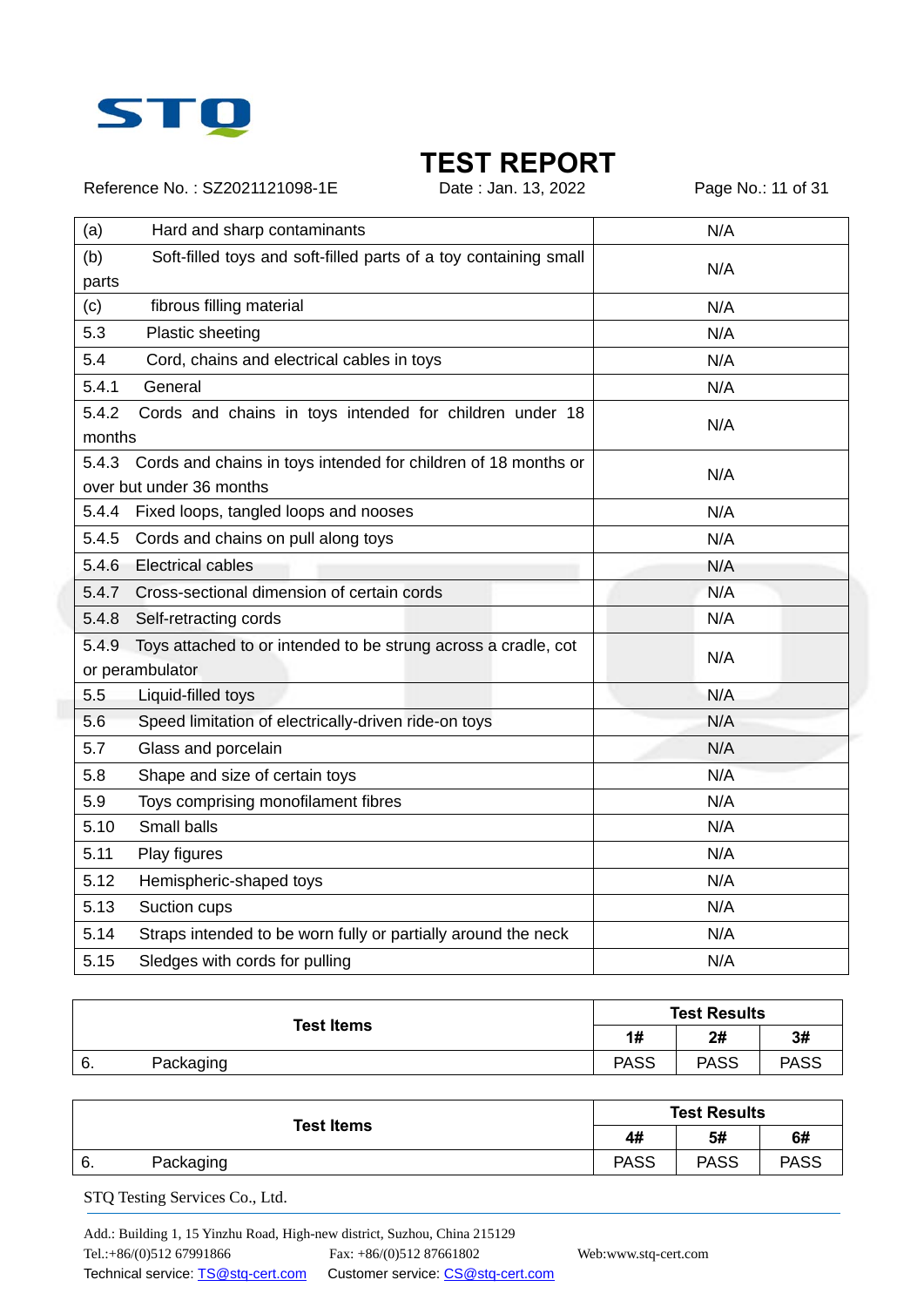

Reference No.: SZ2021121098-1E Date : Jan. 13, 2022 Page No.: 12 of 31

|    | <b>Test Items</b> | <b>Test Results</b> |
|----|-------------------|---------------------|
|    | 7#                |                     |
| 6. | Packaging         | <b>PASS</b>         |
|    |                   |                     |

| <b>Test Items</b>                                                     | <b>Test Results</b> |             |             |
|-----------------------------------------------------------------------|---------------------|-------------|-------------|
|                                                                       |                     | 2#          | 3#          |
| 7.<br>Warnings, markings and instructions for use                     | Present             | Present     | Present     |
| Tracking information [CE mark, importer / manufacturer mark           |                     |             |             |
| (name, address), product identification]                              |                     |             |             |
| 7.1<br>General                                                        | <b>PASS</b>         | <b>PASS</b> | <b>PASS</b> |
| 7.2<br>Toys not intended for children under 36 months                 | <b>PASS</b>         | <b>PASS</b> | <b>PASS</b> |
| 7.3<br>Latex balloons                                                 | N/A                 | N/A         | N/A         |
| 7.4<br>Aquatic toys                                                   | N/A                 | N/A         | N/A         |
| 7.5<br><b>Functional toys</b>                                         | N/A                 | N/A         | N/A         |
| 7.6<br>Hazardous sharp functional edges and points                    | N/A                 | N/A         | N/A         |
| 7.7<br>Projectiles toys                                               | N/A                 | N/A         | N/A         |
| Imitation protective masks and helmets<br>7.8                         | N/A                 | N/A         | N/A         |
| 7.9<br>Toy kites                                                      | N/A                 | N/A         | N/A         |
| 7.10<br>Roller skates, inline skates, skateboards and certain other   | N/A                 | N/A         | N/A         |
| ride-on toys                                                          |                     |             |             |
| 7.11<br>Toys intended to be strung across a cradle, cot, or           | N/A                 | N/A         | N/A         |
| perambulator                                                          |                     |             |             |
| 7.12<br>Liquid filled tethers                                         | N/A                 | N/A         | N/A         |
| 7.13<br>Percussion caps specifically designed for use in toys         | N/A                 | N/A         | N/A         |
| 7.14<br>Acoustics                                                     | N/A                 | N/A         | N/A         |
| 7.15<br>Toys bicycle                                                  | N/A                 | N/A         | N/A         |
| 7.16<br>Toys intended to bear the mass of a child                     | N/A                 | N/A         | N/A         |
| 7.17<br>Toys comprising monofilament fibers                           | N/A                 | N/A         | N/A         |
| 7.18<br>Toy scooters                                                  | N/A                 | N/A         | N/A         |
| 7.19<br>Rocking horses and similar toys                               | N/A                 | N/A         | N/A         |
| 7.20<br>Magnetic/electrical experimental sets                         | N/A                 | N/A         | N/A         |
| 7.21<br>Toys with electrical cables exceeding 300mm in length         | N/A                 | N/A         | N/A         |
| Toys with cords or chains intended for children of 18<br>7.22         | N/A                 | N/A         | N/A         |
| months and over but under 36 months                                   |                     |             |             |
| 7.23<br>Toys intended to be attached to a cradle, cot or perambulator | N/A                 | N/A         | N/A         |
| 7.24<br>Sledges with cords for pulling                                | N/A                 | N/A         | N/A         |
| 7.25<br>Flying toys                                                   | N/A                 | N/A         | N/A         |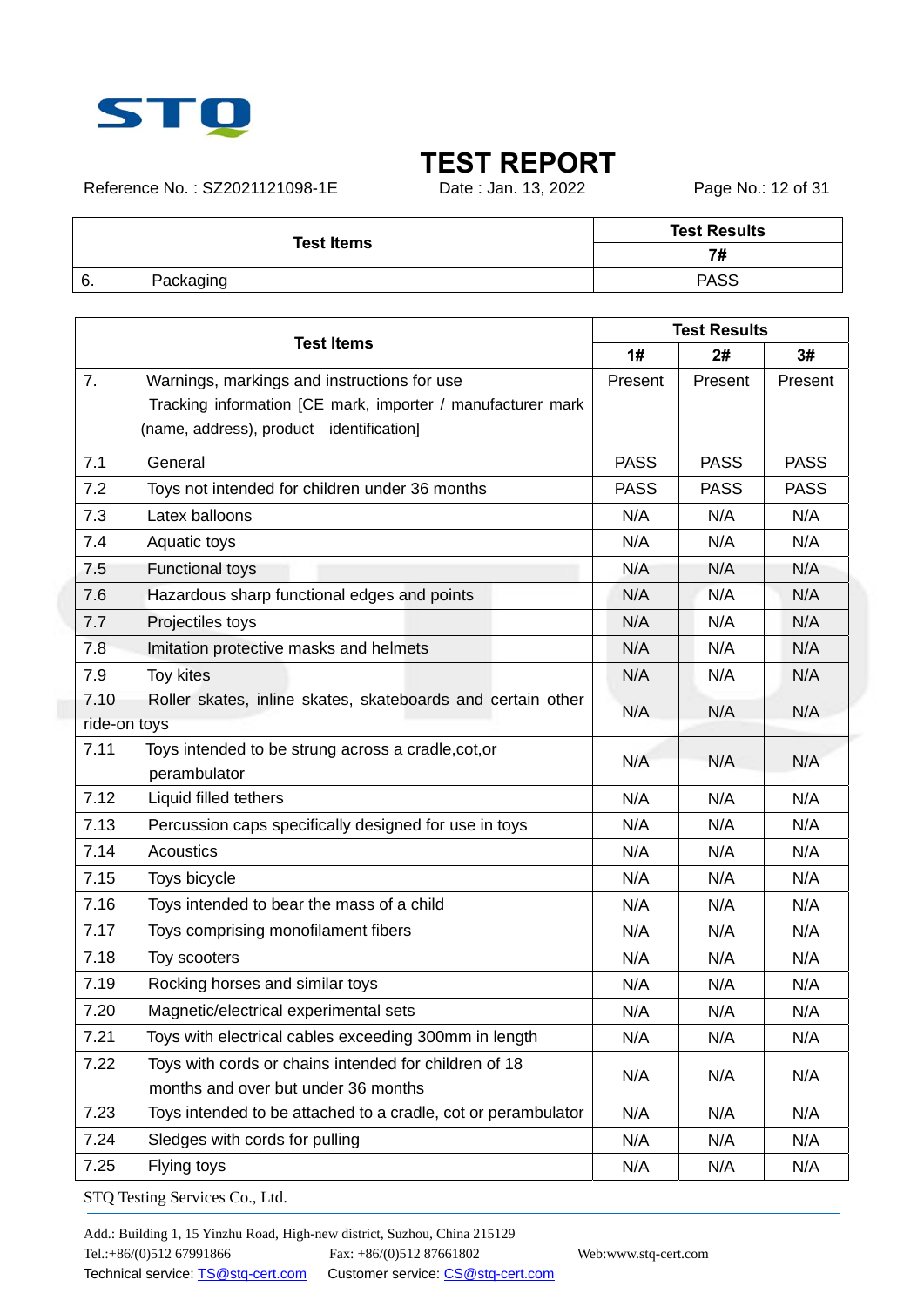

Reference No.: SZ2021121098-1E Date : Jan. 13, 2022 Page No.: 13 of 31

7.26 Improvised projectiles **N/A** N/A N/A N/A N/A

|              | <b>Test Items</b>                                           |             | <b>Test Results</b> |             |  |  |
|--------------|-------------------------------------------------------------|-------------|---------------------|-------------|--|--|
|              |                                                             | 4#          | 5#                  | 6#          |  |  |
| 7.           | Warnings, markings and instructions for use                 | Present     | Present             | Present     |  |  |
|              | Tracking information [CE mark, importer / manufacturer mark |             |                     |             |  |  |
|              | (name, address), product identification]                    |             |                     |             |  |  |
| 7.1          | General                                                     | <b>PASS</b> | <b>PASS</b>         | <b>PASS</b> |  |  |
| 7.2          | Toys not intended for children under 36 months              | <b>PASS</b> | <b>PASS</b>         | <b>PASS</b> |  |  |
| 7.3          | Latex balloons                                              | N/A         | N/A                 | N/A         |  |  |
| 7.4          | Aquatic toys                                                | N/A         | N/A                 | N/A         |  |  |
| 7.5          | <b>Functional toys</b>                                      | N/A         | N/A                 | N/A         |  |  |
| 7.6          | Hazardous sharp functional edges and points                 | N/A         | N/A                 | N/A         |  |  |
| 7.7          | Projectiles toys                                            | N/A         | N/A                 | N/A         |  |  |
| 7.8          | Imitation protective masks and helmets                      | N/A         | N/A                 | N/A         |  |  |
| 7.9          | <b>Toy kites</b>                                            | N/A         | N/A                 | N/A         |  |  |
| 7.10         | Roller skates, inline skates, skateboards and certain other | N/A         | N/A                 | N/A         |  |  |
| ride-on toys |                                                             |             |                     |             |  |  |
| 7.12         | Toys intended to be strung across a cradle, cot, or         | N/A         | N/A                 | N/A         |  |  |
| 7.12         | perambulator<br>Liquid filled tethers                       | N/A         | N/A                 | N/A         |  |  |
| 7.13         | Percussion caps specifically designed for use in toys       | N/A         | N/A                 | N/A         |  |  |
| 7.14         | Acoustics                                                   | N/A         | N/A                 | N/A         |  |  |
| 7.15         | Toys bicycle                                                | N/A         | N/A                 | N/A         |  |  |
| 7.16         | Toys intended to bear the mass of a child                   | N/A         | N/A                 | N/A         |  |  |
| 7.17         | Toys comprising monofilament fibers                         | N/A         | N/A                 | N/A         |  |  |
| 7.18         | Toy scooters                                                | N/A         | N/A                 | N/A         |  |  |
| 7.19         | Rocking horses and similar toys                             | N/A         | N/A                 | N/A         |  |  |
| 7.20         | Magnetic/electrical experimental sets                       | N/A         | N/A                 | N/A         |  |  |
| 7.22         | Toys with electrical cables exceeding 300mm in length       | N/A         | N/A                 | N/A         |  |  |
| 7.22         | Toys with cords or chains intended for children of 18       |             |                     |             |  |  |
|              | months and over but under 36 months                         | N/A         | N/A                 | N/A         |  |  |
| 7.23         | Toys intended to be attached to a cradle, cot or            |             |                     |             |  |  |
| perambulator |                                                             | N/A         | N/A                 | N/A         |  |  |
| 7.24         | Sledges with cords for pulling                              | N/A         | N/A                 | N/A         |  |  |
| 7.25         | Flying toys                                                 | N/A         | N/A                 | N/A         |  |  |
| 7.26         | Improvised projectiles                                      | N/A         | N/A                 | N/A         |  |  |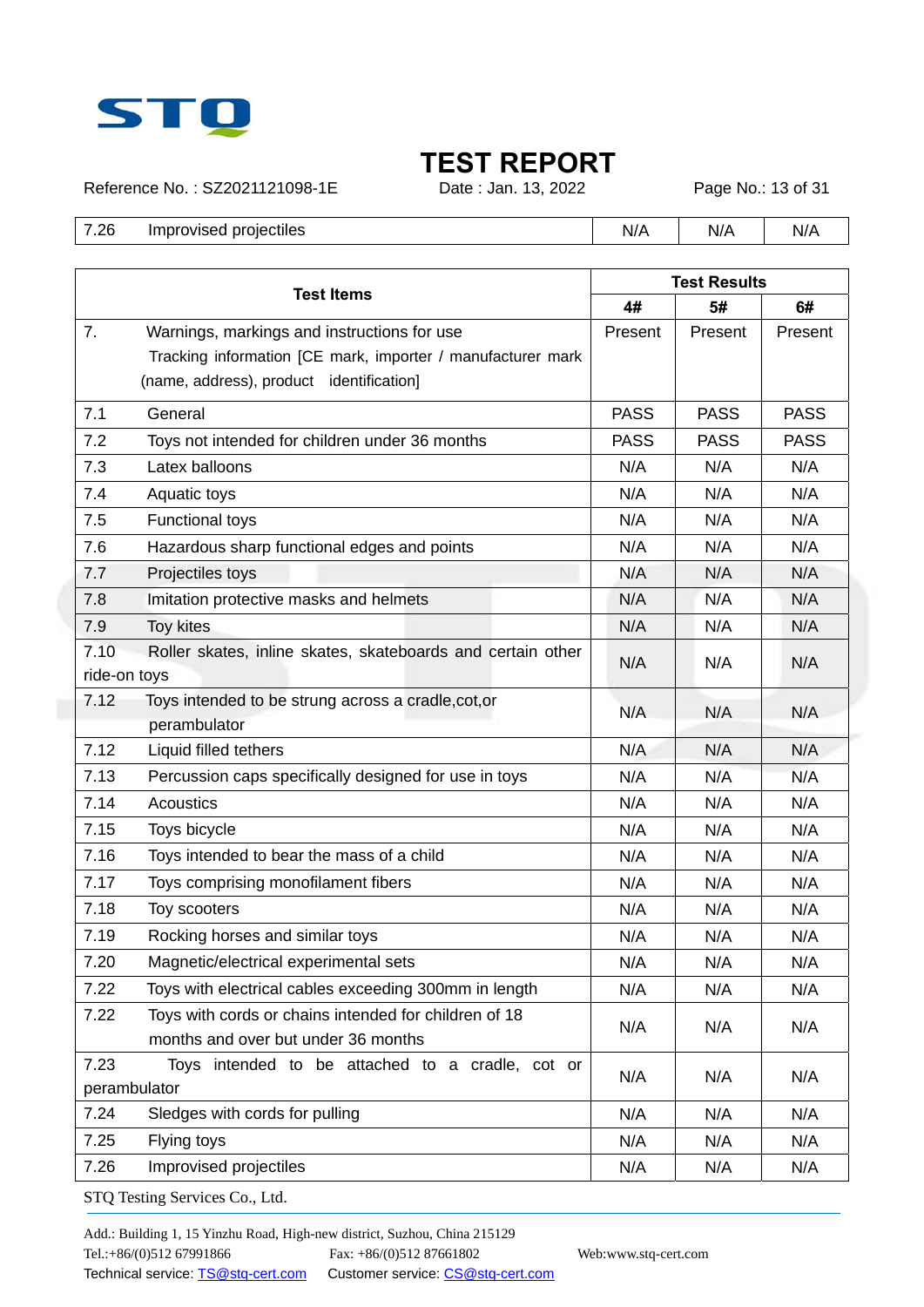

Reference No.: SZ2021121098-1E Date : Jan. 13, 2022 Page No.: 14 of 31

|              |                                                               | <b>Test Results</b> |
|--------------|---------------------------------------------------------------|---------------------|
|              | <b>Test Items</b>                                             | 7#                  |
| 7.           | Warnings, markings and instructions for use                   | Present             |
|              | Tracking information [CE mark, importer / manufacturer mark   |                     |
|              | (name, address), product identification]                      |                     |
| 7.1          | General                                                       | <b>PASS</b>         |
| 7.2          | Toys not intended for children under 36 months                | <b>PASS</b>         |
| 7.3          | Latex balloons                                                | N/A                 |
| 7.4          | Aquatic toys                                                  | N/A                 |
| 7.5          | Functional toys                                               | N/A                 |
| 7.6          | Hazardous sharp functional edges and points                   | N/A                 |
| 7.7          | Projectiles toys                                              | N/A                 |
| 7.8          | Imitation protective masks and helmets                        | N/A                 |
| 7.9          | <b>Toy kites</b>                                              | N/A                 |
| 7.10         | Roller skates, inline skates, skateboards and certain other   | N/A                 |
| ride-on toys |                                                               |                     |
| 7.13         | Toys intended to be strung across a cradle, cot, or           | N/A                 |
|              | perambulator                                                  |                     |
| 7.12         | Liquid filled tethers                                         | N/A                 |
| 7.13         | Percussion caps specifically designed for use in toys         | N/A                 |
| 7.14         | <b>Acoustics</b>                                              | N/A                 |
| 7.15         | Toys bicycle                                                  | N/A                 |
| 7.16         | Toys intended to bear the mass of a child                     | N/A                 |
| 7.17         | Toys comprising monofilament fibers                           | N/A                 |
| 7.18         | Toy scooters                                                  | N/A                 |
| 7.19         | Rocking horses and similar toys                               | N/A                 |
| 7.20         | Magnetic/electrical experimental sets                         | N/A                 |
| 7.23         | Toys with electrical cables exceeding 300mm in length         | N/A                 |
| 7.22         | Toys with cords or chains intended for children of 18         | N/A                 |
|              | months and over but under 36 months                           |                     |
| 7.23         | Toys intended to be attached to a cradle, cot or perambulator | N/A                 |
| 7.24         | Sledges with cords for pulling                                | N/A                 |
| 7.25         | Flying toys                                                   | N/A                 |
| 7.26         | Improvised projectiles                                        | N/A                 |

**Remark:** It is drawn to your attention that the product identification number, name and address of manufacturer and importer in EEC country together with CE-marking should appear as specified in Directive-2009/48/EC-Safety of toys.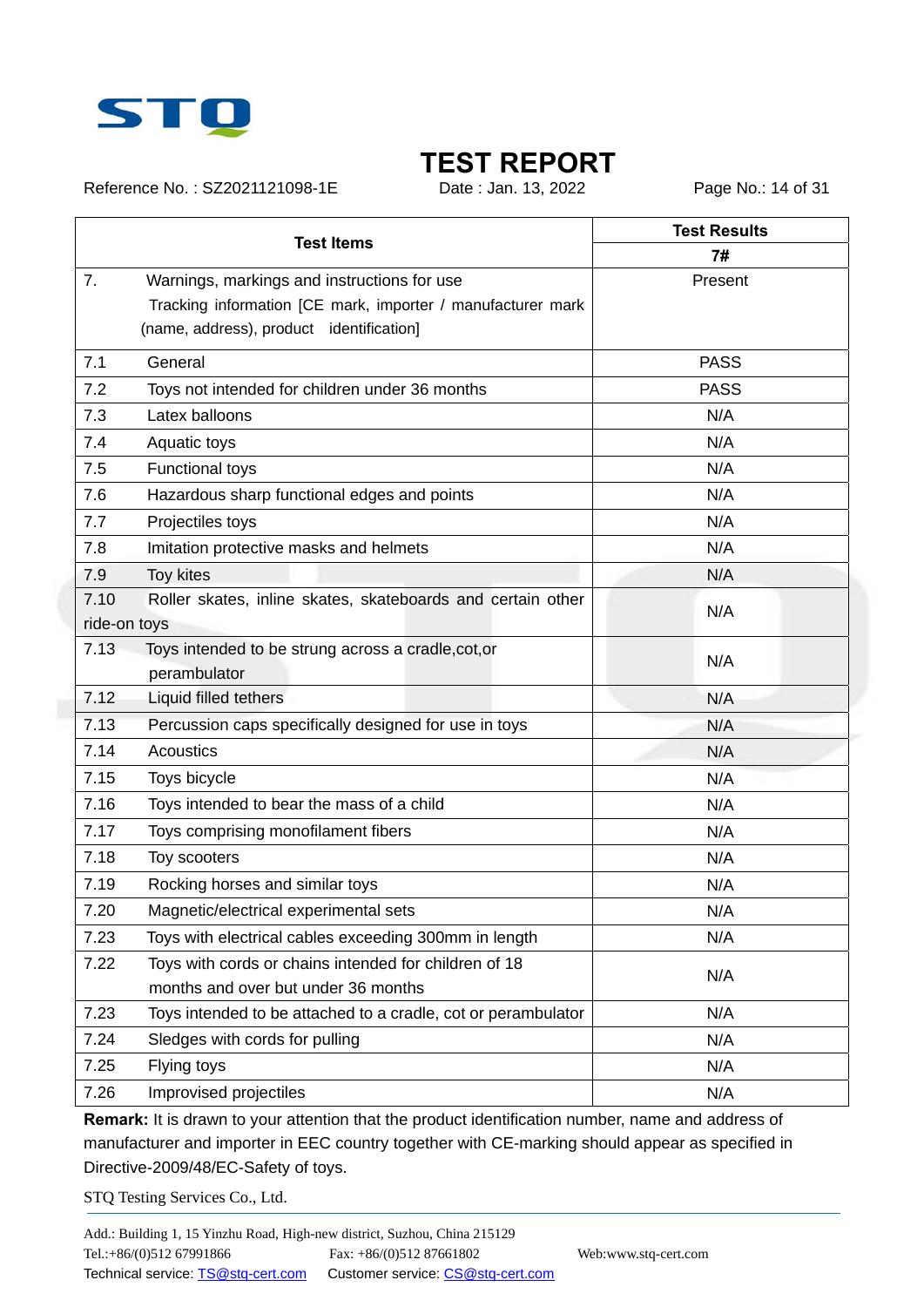

Reference No.: SZ2021121098-1E Date: Jan. 13, 2022 Page No.: 15 of 31

### **2. European Standard-Safety of Toys: EN71 Part 2: 2020-Flammability**

|     | <b>Test Items</b>                                  | <b>Test Results</b> |             |             |
|-----|----------------------------------------------------|---------------------|-------------|-------------|
|     |                                                    | 1#                  | 2#          | 3#          |
| 4.1 | <b>General Requirements</b>                        | <b>PASS</b>         | <b>PASS</b> | <b>PASS</b> |
| 4.2 | Toys to be worn on the head                        | N/A                 | N/A         | N/A         |
| 4.3 | Toy disguise costumes and toys intended to be worn | N/A                 | N/A         | N/A         |
|     | by a child in play                                 |                     |             |             |
| 4.4 | Toys intended to be entered by a child             | N/A                 | N/A         | N/A         |
| 4.5 | Soft filled toys                                   | N/A                 | N/A         | N/A         |

|     | <b>Test Items</b>                                                        |             | <b>Test Results</b> |             |  |  |
|-----|--------------------------------------------------------------------------|-------------|---------------------|-------------|--|--|
|     |                                                                          |             | 5#                  | 6#          |  |  |
| 4.1 | <b>General Requirements</b>                                              | <b>PASS</b> | <b>PASS</b>         | <b>PASS</b> |  |  |
| 4.2 | Toys to be worn on the head                                              | N/A         | N/A                 | N/A         |  |  |
| 4.3 | Toy disguise costumes and toys intended to be worn<br>by a child in play | N/A         | N/A                 | N/A         |  |  |
| 4.4 | Toys intended to be entered by a child                                   | N/A         | N/A                 | N/A         |  |  |
| 4.5 | Soft filled toys                                                         | N/A         | N/A                 | N/A         |  |  |

|     |                                                    | <b>Test Results</b> |
|-----|----------------------------------------------------|---------------------|
|     | <b>Test Items</b>                                  | 7#                  |
| 4.1 | <b>General Requirements</b>                        | <b>PASS</b>         |
| 4.2 | Toys to be worn on the head                        | N/A                 |
| 4.3 | Toy disguise costumes and toys intended to be worn | N/A                 |
|     | by a child in play                                 |                     |
| 4.4 | Toys intended to be entered by a child             | N/A                 |
| 4.5 | Soft filled toys                                   | N/A                 |

**\*\*\*\*\*\*\*\* To be continued \*\*\*\*\*\*\*\***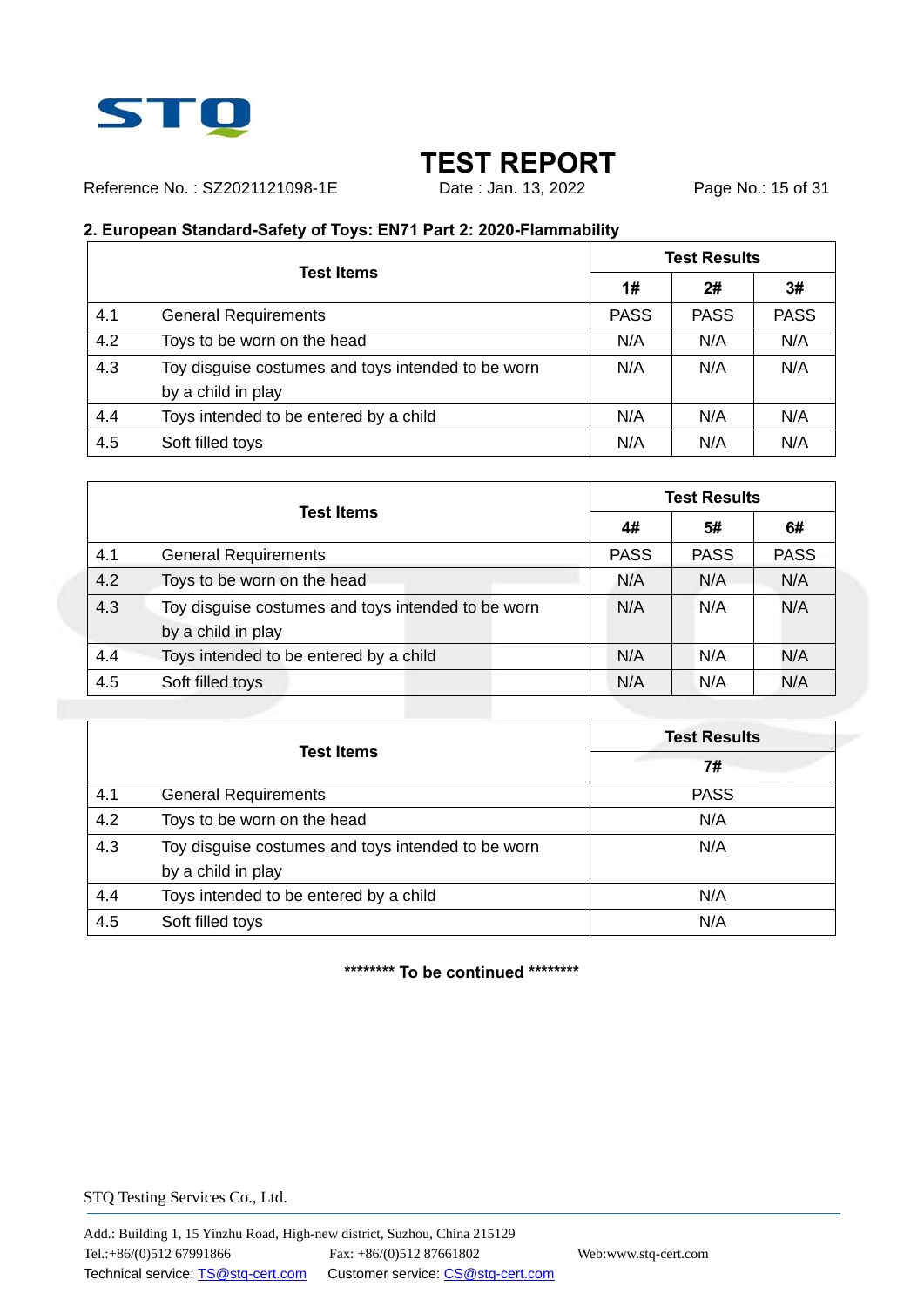

Reference No.: SZ2021121098-1E Date : Jan. 13, 2022 Page No.: 16 of 31

### **3. Migration of certain elements**

### **Test Method:**

Extractable Chromium(VI): With reference to EN 71-3:2019+A1:2021, analysis was performed by IC-ICP-MS.

Extractable Chromium(III): With reference to EN 71-3:2019+A1:2021, calculated by subtracting the Chromium (VI) concentration from the total chromium concentration.

Other Elements: With reference to EN 71-3:2019+A1:2021, analysis was performed by ICP-MS. Extractable Organic Tin: With reference to EN 71-3:2019+A1:2021, analysis was performed by GC-MS.

| Test Item(s)                        | <b>Unit</b> | <b>MDL</b>   |                       | <b>Result</b>         |        |       |  |
|-------------------------------------|-------------|--------------|-----------------------|-----------------------|--------|-------|--|
|                                     |             |              | $8#^{\blacktriangle}$ | $9#^{\blacktriangle}$ | $11\#$ |       |  |
| Extractable Lead (Pb)               | mg/kg       | 0.5          | N.D.                  | N.D.                  | N.D.   | 2.0   |  |
| Extractable Antimony (Sb)           | mg/kg       | 5            | N.D.                  | N.D.                  | N.D.   | 45    |  |
| Extractable Arsenic (As)            | mg/kg       | 0.5          | N.D.                  | N.D.                  | N.D.   | 3.8   |  |
| Extractable Barium (Ba)             | mg/kg       | 50           | N.D.                  | 126                   | N.D.   | 1500  |  |
| Extractable Cadmium (Cd)            | mg/kg       | 0.3          | N.D.                  | N.D.                  | N.D.   | 1.3   |  |
| Extractable Chromium (III) (Cr III) | mg/kg       | 5            | N.D.                  | N.D.                  | N.D.   | 37.5  |  |
| Extractable Chromium (VI)(Cr VI)    | mg/kg       | 0.02         | N.D.                  | N.D.                  | N.D.   | 0.02  |  |
| Extractable Mercury (Hg)            | mg/kg       | $\mathbf{1}$ | N.D.                  | N.D.                  | N.D.   | 7.5   |  |
| Extractable Selenium (Se)           | mg/kg       | 5            | N.D.                  | N.D.                  | N.D.   | 37.5  |  |
| Extractable Boron (B)               | mg/kg       | 50           | N.D.                  | N.D.                  | N.D.   | 1200  |  |
| Extractable Cobalt (Co)             | mg/kg       | 0.5          | N.D.                  | N.D.                  | N.D.   | 10.5  |  |
| Extractable Manganese (Mn)          | mg/kg       | 50           | N.D.                  | N.D.                  | N.D.   | 1200  |  |
| Extractable Strontium (Sr)          | mg/kg       | 50           | N.D.                  | N.D.                  | N.D.   | 4500  |  |
| Extractable Tin (Sn)                | mg/kg       | 5            | N.D.                  | N.D.                  | N.D.   | 15000 |  |
| Extractable Zinc (Zn)               | mg/kg       | 50           | N.D.                  | N.D.                  | N.D.   | 3750  |  |
| Extractable Copper (Cu)             | mg/kg       | 50           | N.D.                  | N.D.                  | N.D.   | 622.5 |  |
| Extractable Aluminum (AI)           | mg/kg       | 50           | 118                   | 130                   | 106    | 2250  |  |
| Extractable Nickel (Ni)             | mg/kg       | 10           | N.D.                  | N.D.                  | N.D.   | 75    |  |
| Extractable Organic Tin             | mg/kg       | 0.02         | N.D.                  | N.D.                  | N.D.   | 0.9   |  |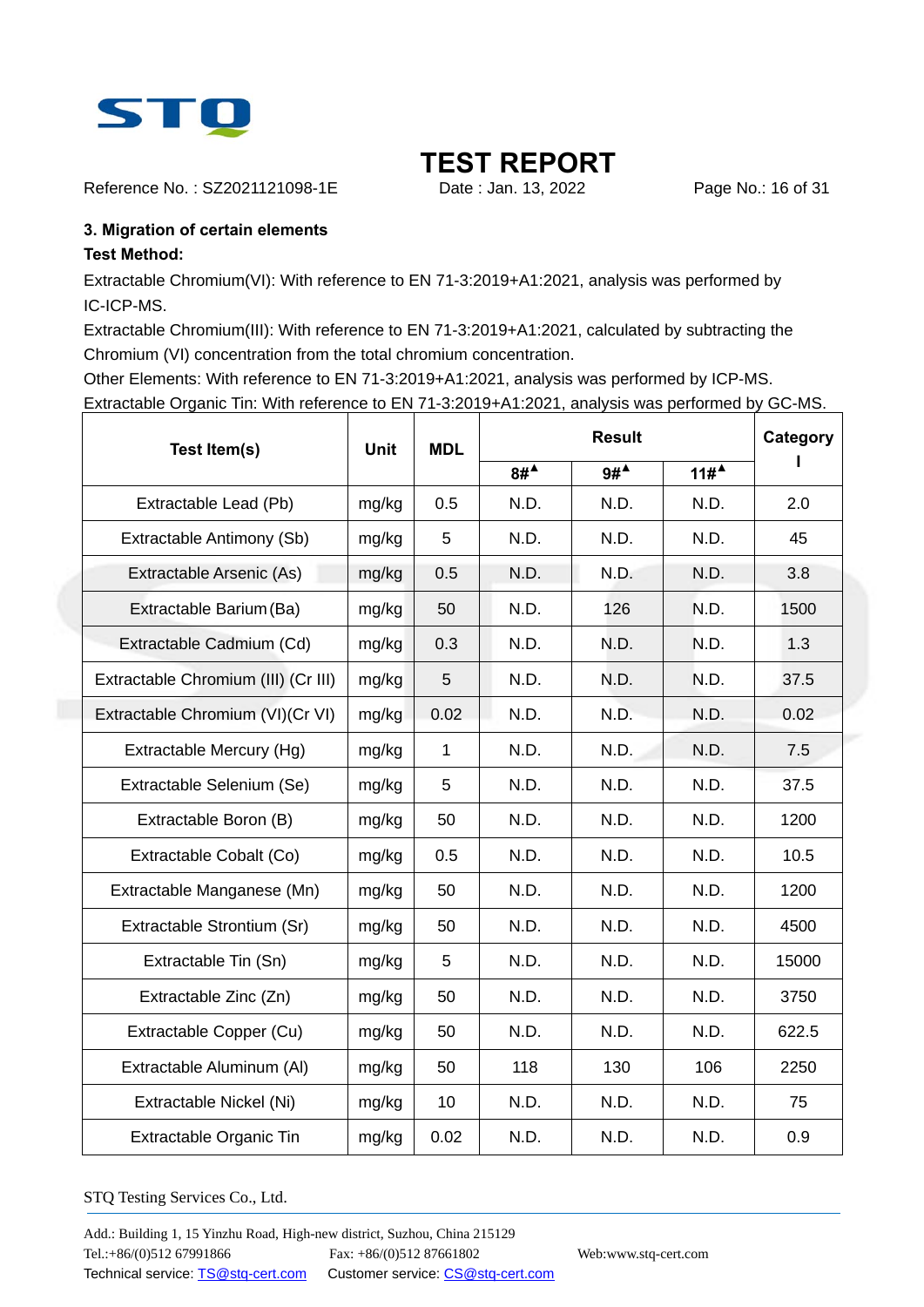

Reference No.: SZ2021121098-1E Date : Jan. 13, 2022 Page No.: 17 of 31

| Test Item(s)                        | <b>Unit</b> | <b>MDL</b>   |                      | <b>Result</b>        |                      |       |  |
|-------------------------------------|-------------|--------------|----------------------|----------------------|----------------------|-------|--|
|                                     |             |              | 10#-1 $^{\triangle}$ | 10#-2 $^{\triangle}$ | 10#-3 $^{\triangle}$ |       |  |
| Extractable Lead (Pb)               | mg/kg       | 0.5          | N.D.                 | N.D.                 | N.D.                 | 2.0   |  |
| Extractable Antimony (Sb)           | mg/kg       | 5            | N.D.                 | N.D.                 | N.D.                 | 45    |  |
| Extractable Arsenic (As)            | mg/kg       | 0.5          | N.D.                 | N.D.                 | N.D.                 | 3.8   |  |
| Extractable Barium (Ba)             | mg/kg       | 50           | 150                  | 76                   | N.D.                 | 1500  |  |
| Extractable Cadmium (Cd)            | mg/kg       | 0.3          | N.D.                 | N.D.                 | N.D.                 | 1.3   |  |
| Extractable Chromium (III) (Cr III) | mg/kg       | 5            | N.D.                 | N.D.                 | N.D.                 | 37.5  |  |
| Extractable Chromium (VI)(Cr VI)    | mg/kg       | 0.02         | N.D.                 | N.D.                 | N.D.                 | 0.02  |  |
| Extractable Mercury (Hg)            | mg/kg       | $\mathbf{1}$ | N.D.                 | N.D.                 | N.D.                 | 7.5   |  |
| Extractable Selenium (Se)           | mg/kg       | 5            | N.D.                 | N.D.                 | N.D.                 | 37.5  |  |
| Extractable Boron (B)               | mg/kg       | 50           | N.D.                 | N.D.                 | N.D.                 | 1200  |  |
| Extractable Cobalt (Co)             | mg/kg       | 0.5          | N.D.                 | N.D.                 | N.D.                 | 10.5  |  |
| Extractable Manganese (Mn)          | mg/kg       | 50           | N.D.                 | N.D.                 | N.D.                 | 1200  |  |
| Extractable Strontium (Sr)          | mg/kg       | 50           | N.D.                 | N.D.                 | N.D.                 | 4500  |  |
| Extractable Tin (Sn)                | mg/kg       | 5            | N.D.                 | N.D.                 | N.D.                 | 15000 |  |
| Extractable Zinc (Zn)               | mg/kg       | 50           | N.D.                 | N.D.                 | N.D.                 | 3750  |  |
| Extractable Copper (Cu)             | mg/kg       | 50           | N.D.                 | N.D.                 | N.D.                 | 622.5 |  |
| Extractable Aluminum (AI)           | mg/kg       | 50           | 417                  | 80                   | 72                   | 2250  |  |
| Extractable Nickel (Ni)             | mg/kg       | 10           | N.D.                 | N.D.                 | N.D.                 | 75    |  |
| Extractable Organic Tin             | mg/kg       | 0.02         | N.D.                 | N.D.                 | N.D.                 | 0.9   |  |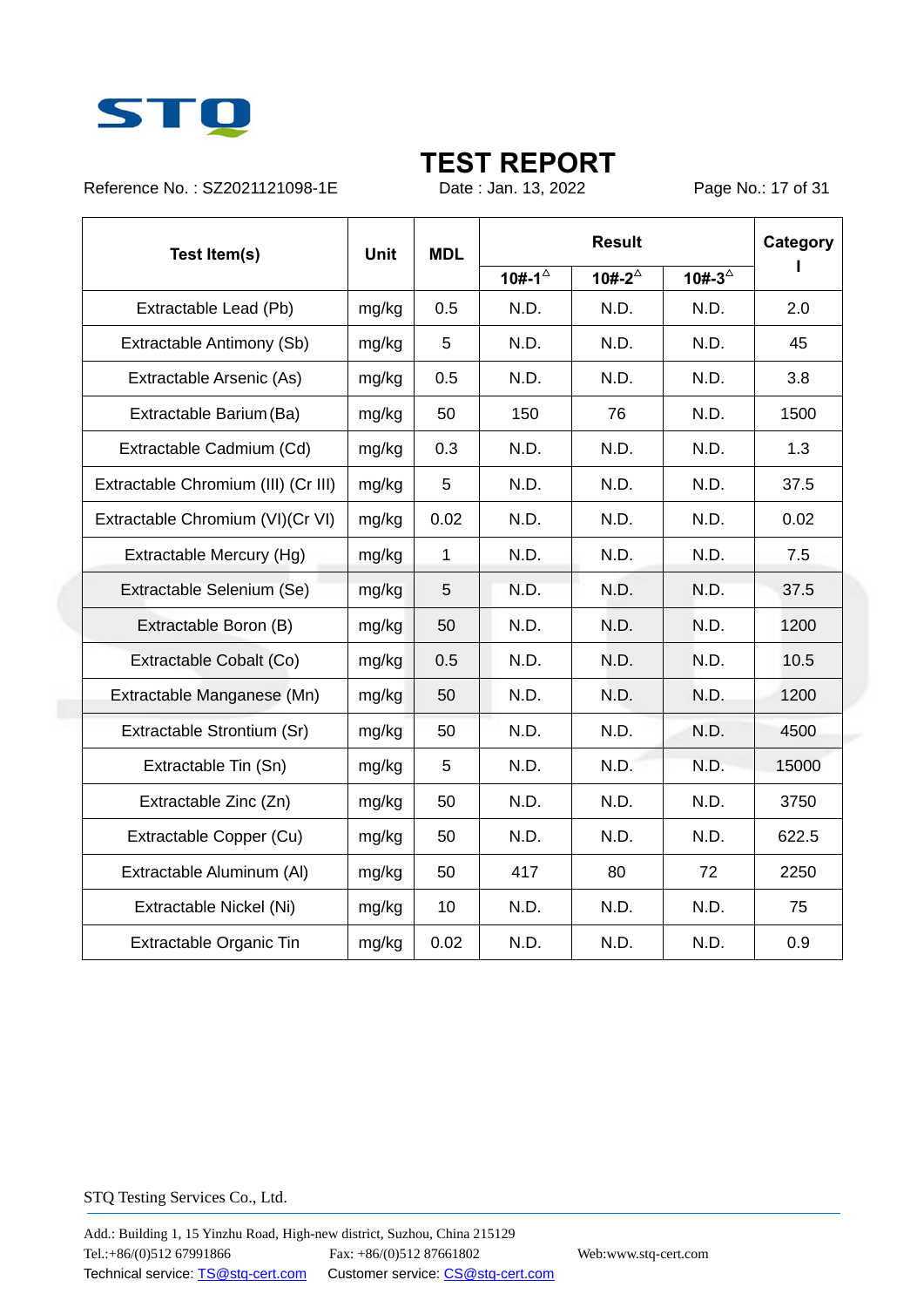

Reference No.: SZ2021121098-1E Date : Jan. 13, 2022 Page No.: 18 of 31

| Test Item(s)                        | <b>Unit</b> | <b>MDL</b>   |                   | <b>Result</b> |                   |       |  |
|-------------------------------------|-------------|--------------|-------------------|---------------|-------------------|-------|--|
|                                     |             |              | $17#^{\triangle}$ | $18#^4$       | $19#^{\triangle}$ |       |  |
| Extractable Lead (Pb)               | mg/kg       | 0.5          | N.D.              | N.D.          | N.D.              | 2.0   |  |
| Extractable Antimony (Sb)           | mg/kg       | 5            | N.D.              | N.D.          | N.D.              | 45    |  |
| Extractable Arsenic (As)            | mg/kg       | 0.5          | N.D.              | N.D.          | N.D.              | 3.8   |  |
| Extractable Barium (Ba)             | mg/kg       | 50           | 100               | 84            | N.D.              | 1500  |  |
| Extractable Cadmium (Cd)            | mg/kg       | 0.3          | N.D.              | N.D.          | N.D.              | 1.3   |  |
| Extractable Chromium (III) (Cr III) | mg/kg       | 5            | N.D.              | N.D.          | N.D.              | 37.5  |  |
| Extractable Chromium (VI)(Cr VI)    | mg/kg       | 0.02         | N.D.              | N.D.          | N.D.              | 0.02  |  |
| Extractable Mercury (Hg)            | mg/kg       | $\mathbf{1}$ | N.D.              | N.D.          | N.D.              | 7.5   |  |
| Extractable Selenium (Se)           | mg/kg       | 5            | N.D.              | N.D.          | N.D.              | 37.5  |  |
| Extractable Boron (B)               | mg/kg       | 50           | N.D.              | N.D.          | N.D.              | 1200  |  |
| Extractable Cobalt (Co)             | mg/kg       | 0.5          | N.D.              | N.D.          | N.D.              | 10.5  |  |
| Extractable Manganese (Mn)          | mg/kg       | 50           | N.D.              | N.D.          | N.D.              | 1200  |  |
| Extractable Strontium (Sr)          | mg/kg       | 50           | N.D.              | N.D.          | N.D.              | 4500  |  |
| Extractable Tin (Sn)                | mg/kg       | 5            | N.D.              | N.D.          | N.D.              | 15000 |  |
| Extractable Zinc (Zn)               | mg/kg       | 50           | N.D.              | N.D.          | N.D.              | 3750  |  |
| Extractable Copper (Cu)             | mg/kg       | 50           | N.D.              | N.D.          | N.D.              | 622.5 |  |
| Extractable Aluminum (AI)           | mg/kg       | 50           | N.D.              | N.D.          | N.D.              | 2250  |  |
| Extractable Nickel (Ni)             | mg/kg       | 10           | N.D.              | N.D.          | N.D.              | 75    |  |
| Extractable Organic Tin             | mg/kg       | 0.02         | N.D.              | N.D.          | N.D.              | 0.9   |  |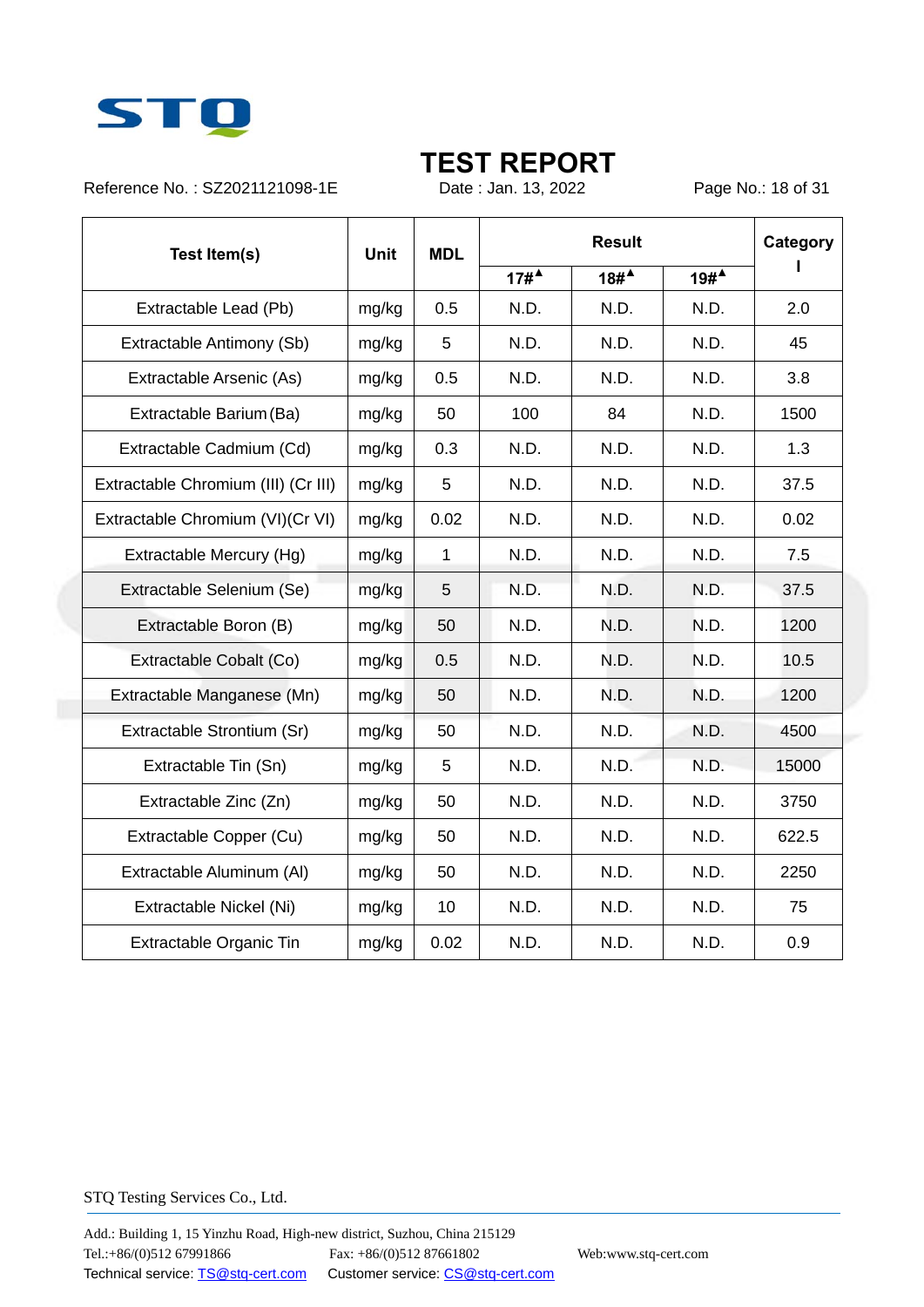

Reference No.: SZ2021121098-1E Date: Jan. 13, 2022 Page No.: 19 of 31

| Test Item(s)                        | <b>Unit</b> | <b>MDL</b> | <b>Result</b> |                  |      |         | Category       |
|-------------------------------------|-------------|------------|---------------|------------------|------|---------|----------------|
|                                     |             |            | $12#^4$       | 13# <sup>4</sup> | 14#  | $15#^4$ | $\mathbf{III}$ |
| Extractable Lead (Pb)               | mg/kg       | 10         | N.D.          | N.D.             | N.D. | N.D.    | 23             |
| Extractable Antimony (Sb)           | mg/kg       | 10         | N.D.          | N.D.             | N.D. | N.D.    | 560            |
| Extractable Arsenic (As)            | mg/kg       | 10         | N.D.          | N.D.             | N.D. | N.D.    | 47             |
| Extractable Barium (Ba)             | mg/kg       | 50         | N.D.          | N.D.             | N.D. | N.D.    | 18750          |
| Extractable Cadmium (Cd)            | mg/kg       | 10         | N.D.          | N.D.             | N.D. | N.D.    | 17             |
| Extractable Chromium (III) (Cr III) | mg/kg       | 5          | N.D.          | N.D.             | N.D. | N.D.    | 460            |
| Extractable Chromium (VI)(Cr VI)    | mg/kg       | 0.05       | N.D.          | N.D.             | N.D. | N.D.    | 0.053          |
| Extractable Mercury (Hg)            | mg/kg       | 10         | N.D.          | N.D.             | N.D. | N.D.    | 94             |
| Extractable Selenium (Se)           | mg/kg       | 10         | N.D.          | N.D.             | N.D. | N.D.    | 460            |
| Extractable Boron (B)               | mg/kg       | 50         | N.D.          | N.D.             | N.D. | N.D.    | 15000          |
| Extractable Cobalt (Co)             | mg/kg       | 10         | N.D.          | N.D.             | N.D. | N.D.    | 130            |
| Extractable Manganese (Mn)          | mg/kg       | 50         | N.D.          | N.D.             | N.D. | N.D.    | 15000          |
| Extractable Strontium (Sr)          | mg/kg       | 50         | N.D.          | N.D.             | N.D. | N.D.    | 56000          |
| Extractable Tin (Sn)                | mg/kg       | 5          | N.D.          | N.D.             | N.D. | N.D.    | 180000         |
| Extractable Zinc (Zn)               | mg/kg       | 50         | N.D.          | N.D.             | N.D. | N.D.    | 46000          |
| Extractable Copper (Cu)             | mg/kg       | 50         | N.D.          | N.D.             | N.D. | N.D.    | 7700           |
| Extractable Aluminum (Al)           | mg/kg       | 50         | N.D.          | 1294             | N.D. | N.D.    | 28130          |
| Extractable Nickel (Ni)             | mg/kg       | 10         | N.D.          | N.D.             | N.D. | 24      | 930            |
| Extractable Organic Tin             | mg/kg       | 0.02       | N.D.          | N.D.             | N.D. | N.D.    | 12             |

**\*\*\*\*\*\*\*\* To be continued \*\*\*\*\*\*\*\***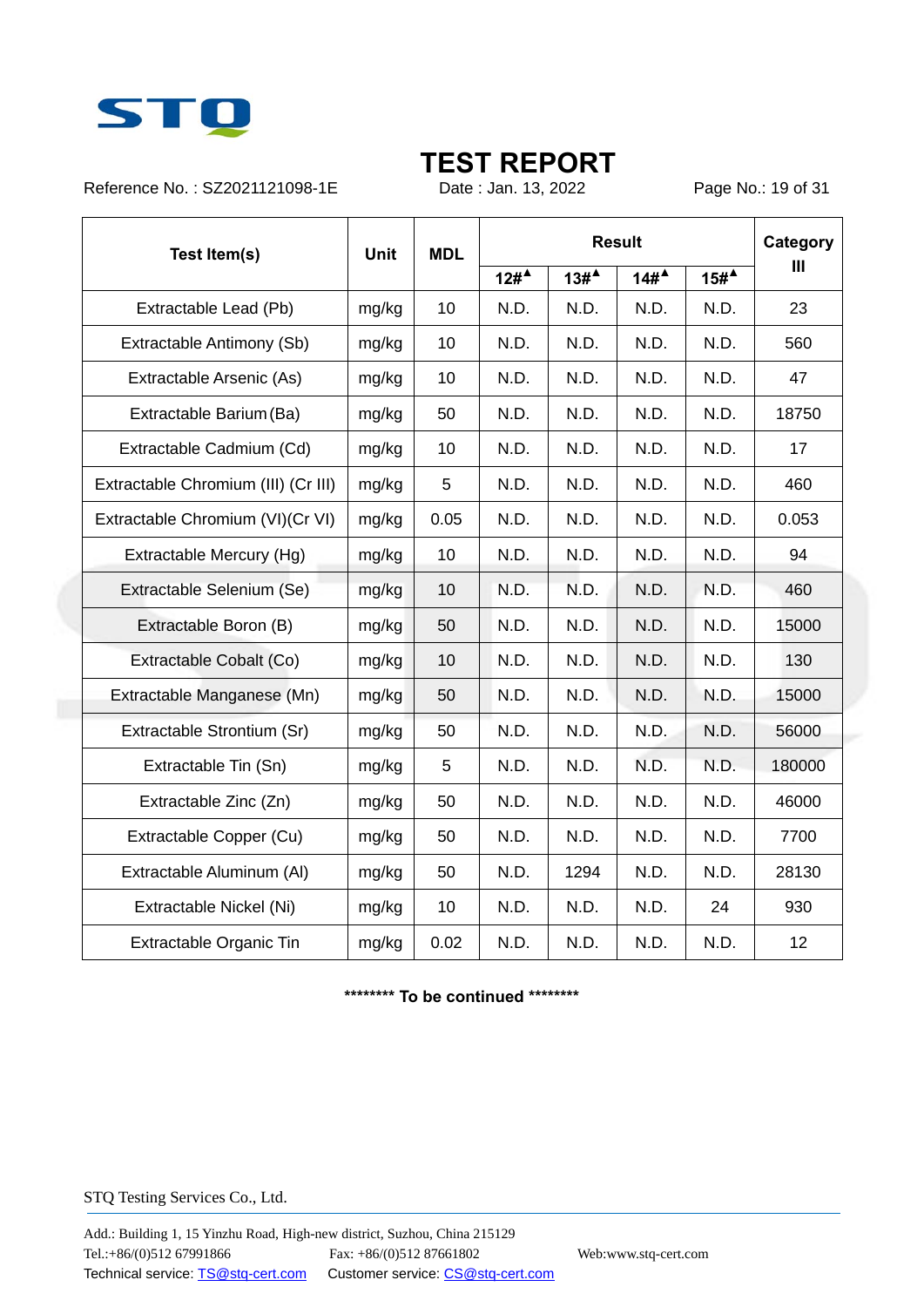

Reference No.: SZ2021121098-1E Date : Jan. 13, 2022 Page No.: 20 of 31

| Test Item(s)                        | <b>MDL</b><br><b>Unit</b> |      | <b>Result</b> |         |      |                  | Category |
|-------------------------------------|---------------------------|------|---------------|---------|------|------------------|----------|
|                                     |                           |      | $16#^4$       | $20#^4$ | 21#  | 22# <sup>4</sup> | Ш        |
| Extractable Lead (Pb)               | mg/kg                     | 10   | N.D.          | N.D.    | N.D. | N.D.             | 23       |
| Extractable Antimony (Sb)           | mg/kg                     | 10   | N.D.          | N.D.    | N.D. | N.D.             | 560      |
| Extractable Arsenic (As)            | mg/kg                     | 10   | N.D.          | N.D.    | N.D. | N.D.             | 47       |
| Extractable Barium (Ba)             | mg/kg                     | 50   | N.D.          | N.D.    | N.D. | N.D.             | 18750    |
| Extractable Cadmium (Cd)            | mg/kg                     | 10   | N.D.          | N.D.    | N.D. | N.D.             | 17       |
| Extractable Chromium (III) (Cr III) | mg/kg                     | 5    | N.D.          | N.D.    | N.D. | N.D.             | 460      |
| Extractable Chromium (VI)(Cr VI)    | mg/kg                     | 0.05 | N.D.          | N.D.    | N.D. | N.D.             | 0.053    |
| Extractable Mercury (Hg)            | mg/kg                     | 10   | N.D.          | N.D.    | N.D. | N.D.             | 94       |
| Extractable Selenium (Se)           | mg/kg                     | 10   | N.D.          | N.D.    | N.D. | N.D.             | 460      |
| Extractable Boron (B)               | mg/kg                     | 50   | N.D.          | N.D.    | N.D. | N.D.             | 15000    |
| Extractable Cobalt (Co)             | mg/kg                     | 10   | N.D.          | N.D.    | N.D. | N.D.             | 130      |
| Extractable Manganese (Mn)          | mg/kg                     | 50   | N.D.          | N.D.    | N.D. | N.D.             | 15000    |
| Extractable Strontium (Sr)          | mg/kg                     | 50   | N.D.          | N.D.    | N.D. | N.D.             | 56000    |
| Extractable Tin (Sn)                | mg/kg                     | 5    | N.D.          | N.D.    | N.D. | N.D.             | 180000   |
| Extractable Zinc (Zn)               | mg/kg                     | 50   | N.D.          | N.D.    | N.D. | N.D.             | 46000    |
| Extractable Copper (Cu)             | mg/kg                     | 50   | N.D.          | N.D.    | N.D. | N.D.             | 7700     |
| Extractable Aluminum (Al)           | mg/kg                     | 50   | N.D.          | N.D.    | N.D. | N.D.             | 28130    |
| Extractable Nickel (Ni)             | mg/kg                     | 10   | N.D.          | N.D.    | N.D. | N.D.             | 930      |
| Extractable Organic Tin             | mg/kg                     | 0.02 | N.D.          | N.D.    | N.D. | N.D.             | 12       |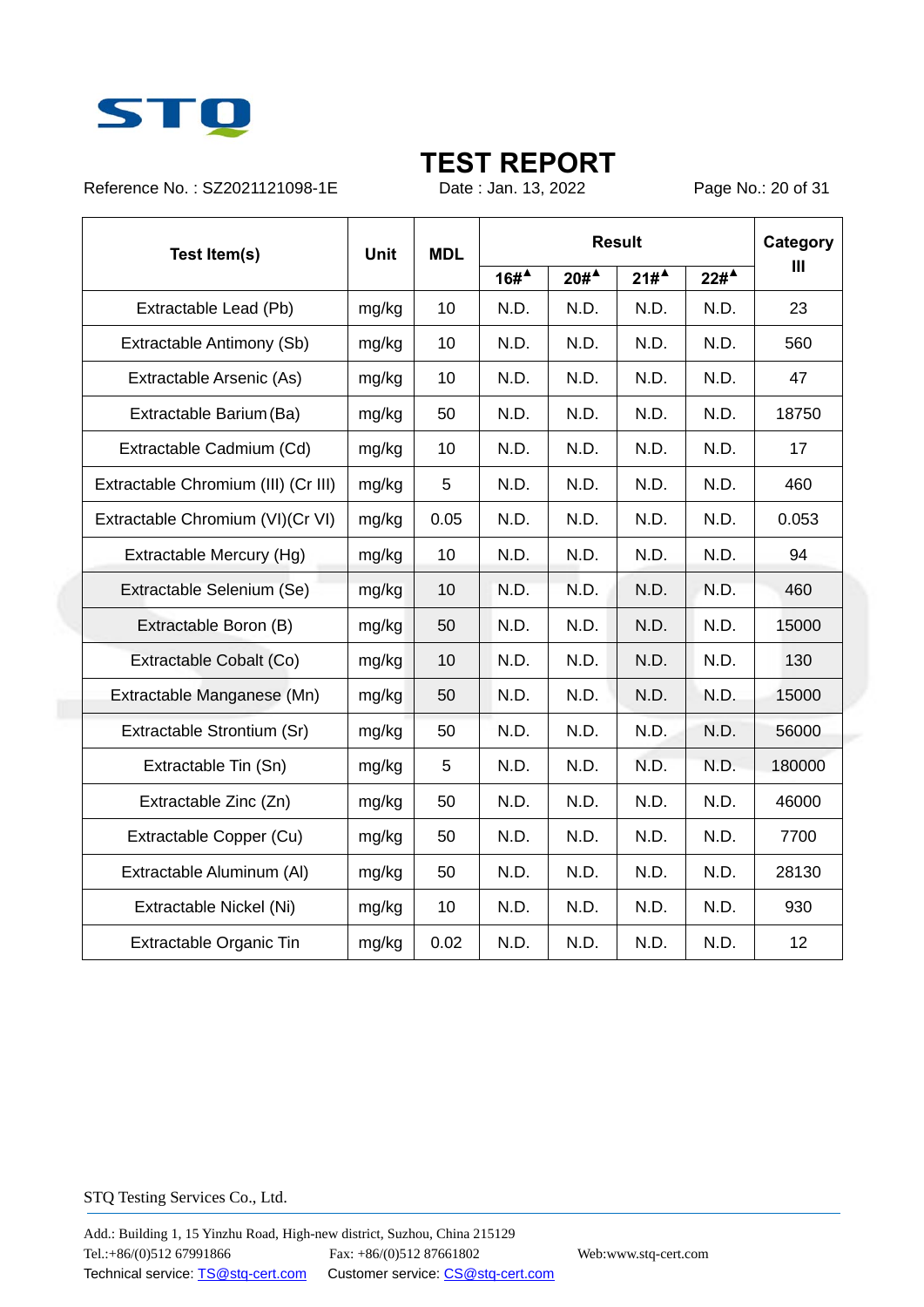

Reference No.: SZ2021121098-1E Date: Jan. 13, 2022 Page No.: 21 of 31

#### **Limited Value for migration of certain elements:**

| Test Item(s)                        | <b>Unit</b> | <b>Limited Value*</b> |             |              |  |  |
|-------------------------------------|-------------|-----------------------|-------------|--------------|--|--|
|                                     |             | Category I            | Category II | Category III |  |  |
| Extractable Lead (Pb)               | mg/kg       | 2.0                   | 0.5         | 23           |  |  |
| Extractable Antimony (Sb)           | mg/kg       | 45                    | 11.3        | 560          |  |  |
| Extractable Arsenic (As)            | mg/kg       | 3.8                   | 0.9         | 47           |  |  |
| Extractable Barium (Ba)             | mg/kg       | 1500                  | 375         | 18750        |  |  |
| Extractable Cadmium (Cd)            | mg/kg       | 1.3                   | 0.3         | 17           |  |  |
| Extractable Chromium (III) (Cr III) | mg/kg       | 37.5                  | 9.4         | 460          |  |  |
| Extractable Chromium (VI) (Cr VI)   | mg/kg       | 0.02                  | 0.005       | 0.053        |  |  |
| Extractable Mercury (Hg)            | mg/kg       | 7.5                   | 1.9         | 94           |  |  |
| Extractable Selenium (Se)           | mg/kg       | 37.5                  | 9.4         | 460          |  |  |
| Extractable Boron (B)               | mg/kg       | 1200                  | 300         | 15000        |  |  |
| Extractable Cobalt (Co)             | mg/kg       | 10.5                  | 2.6         | 130          |  |  |
| Extractable Manganese (Mn)          | mg/kg       | 1200                  | 300         | 15000        |  |  |
| Extractable Strontium (Sr)          | mg/kg       | 4500                  | 1125        | 56000        |  |  |
| Extractable Tin (Sn)                | mg/kg       | 15000                 | 3750        | 180000       |  |  |
| Extractable Zinc (Zn)               | mg/kg       | 3750                  | 938         | 46000        |  |  |
| Extractable Copper (Cu)             | mg/kg       | 622.5                 | 156         | 7700         |  |  |
| Extractable Aluminum (AI)           | mg/kg       | 2250                  | 560         | 28130        |  |  |
| Extractable Nickel (Ni)             | mg/kg       | 75                    | 18.8        | 930          |  |  |
| Extractable Organic Tin             | mg/kg       | 0.9                   | 0.2         | 12           |  |  |

**Remark:** \* The Limited value is based on European Directive 2009/48/EC and its subsequent amendments and EN 71-3:2019+A1:2021.

Category I: Dry, brittle, powder-like or pliable materials

Category II: Liquid or sticky materials

Category III: Scrapped-off materials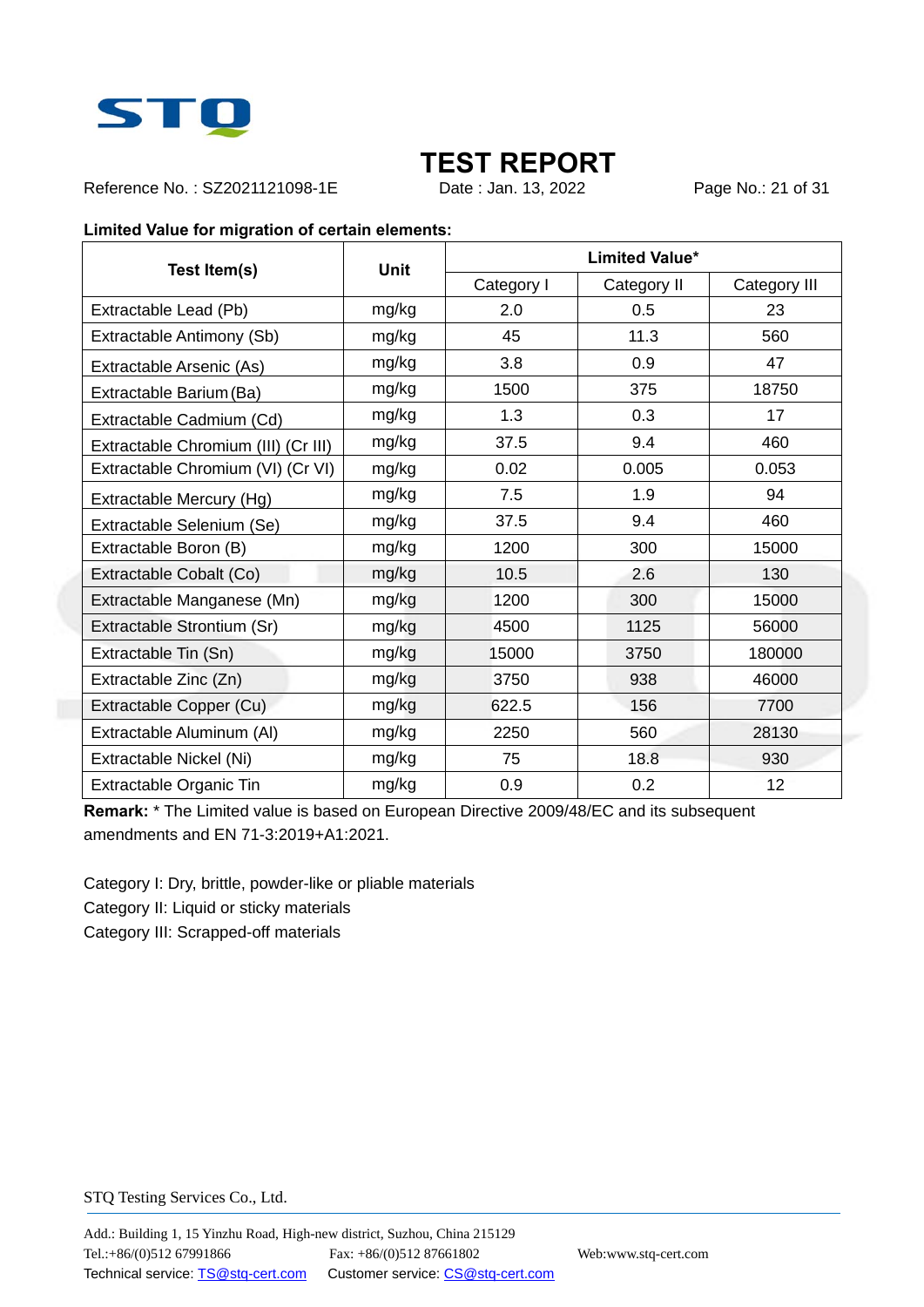

Reference No.: SZ2021121098-1E Date : Jan. 13, 2022 Page No.: 22 of 31

### **4.Formaldehyde Release**

**Test Method:** With reference to EN 717-3-1996, Analysis was performed by UV-Vis.

| <b>Test Item</b>        | <b>Moisture content</b> | <b>MDL</b> |         | <b>Test Results</b><br>(mg/kg) |             |
|-------------------------|-------------------------|------------|---------|--------------------------------|-------------|
|                         | (%)                     | (mg/kg)    | $12#-1$ | $12#-2$                        | <b>Mean</b> |
| Formaldehyde<br>Release | 7.31                    | 10         | N.D.    | N.D.                           | N.D.        |

### **5.Pentachlorophenol (PCP) Content**

**Test Method:** Analysis was performed by GC-MS.

| <b>Test Item</b>        | MDL<br>(mg/kg) | <b>Test Results</b><br>(mg/kg)<br>12# | <b>Limited Value**</b><br>(mg/kg) |
|-------------------------|----------------|---------------------------------------|-----------------------------------|
| Pentachlorophenol (PCP) | 0.05           | N.D.                                  |                                   |

**Remark:** \*\* The Limited value is based on Regulation (EU) 2019/1021 of the European Parliament and of the Council of 20 June 2019 on persistent organic pollutants and its subsequent amendments Directive.

### **6.Phthalates Content**

**Test Method:** With reference to EN 14372-2004, Analysis was performed by GC-MS. (6-1) For plasticized materials (including toys and childcare articles)

| Test Item(s)                     | Unit | <b>MDL</b> |                                          |                  | <b>Test Results</b> |                   | <b>Limited</b> |
|----------------------------------|------|------------|------------------------------------------|------------------|---------------------|-------------------|----------------|
|                                  |      |            | $14\#$ <sup><math>\triangle</math></sup> | 17# <sup>4</sup> | $18#^4$             | $19#^{\triangle}$ | Value***       |
| Dibutyl Phthalate((DBP)          |      | 0.005      | N.D.                                     | N.D.             | N.D.                | N.D.              |                |
| Benzylbutyl Phthalate(BBP)       |      | 0.005      | N.D.                                     | N.D.             | N.D.                | N.D.              |                |
| Di-(2-ethylhexyl)Phthalate(DEHP) | %    | 0.005      | N.D.                                     | N.D.             | N.D.                | N.D.              |                |
| Di-isobutyl phthalate (DIBP)     |      | 0.005      | N.D.                                     | N.D.             | N.D.                | N.D.              |                |
| Total (DBP+BBP+DEHP+DIBP)        |      | $-- -$     | < 0.020                                  | < 0.020          | < 0.020             | < 0.020           | < 0.1          |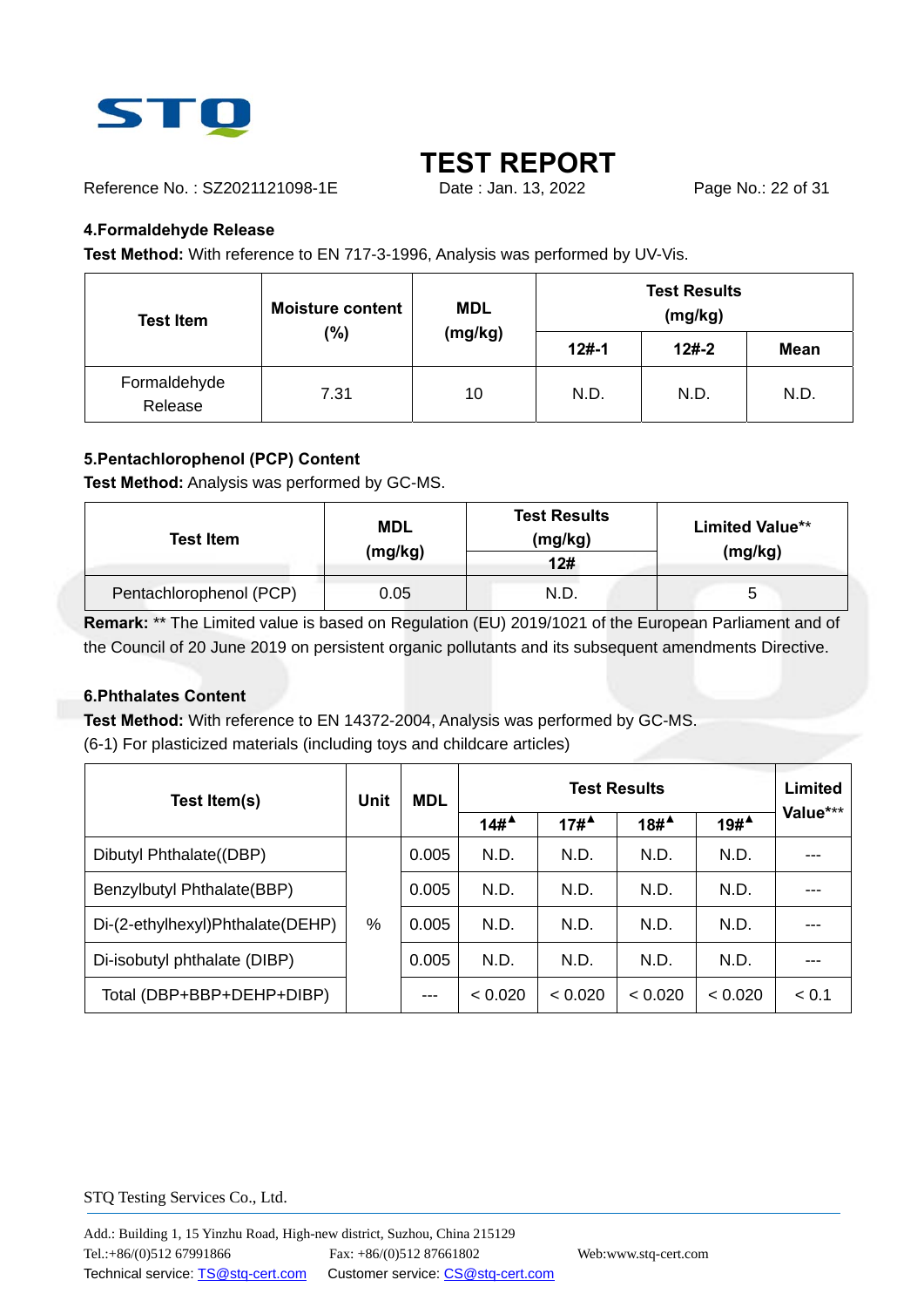

Reference No.: SZ2021121098-1E Date: Jan. 13, 2022 Page No.: 23 of 31

(6-2) For toys and childcare articles that can be mouthed

| Test Item(s)                | <b>Unit</b> | <b>MDL</b> |                                          |                                         | <b>Test Results</b>                      |                   | <b>Limited</b> |
|-----------------------------|-------------|------------|------------------------------------------|-----------------------------------------|------------------------------------------|-------------------|----------------|
|                             |             |            | $14\#$ <sup><math>\triangle</math></sup> | $17#$ <sup><math>\triangle</math></sup> | $18\#$ <sup><math>\triangle</math></sup> | $19#^{\triangle}$ | Value***       |
| Di-iso-nonylphthalate(DINP) |             | 0.005      | N.D.                                     | N.D.                                    | N.D.                                     | N.D.              |                |
| Di-n-octylphthalate(DNOP)   |             | 0.005      | N.D.                                     | N.D.                                    | N.D.                                     | N.D.              |                |
| Di-iso-decylphthalate(DIDP) | %           | 0.005      | N.D.                                     | N.D.                                    | N.D.                                     | N.D.              |                |
| Total (DINP+DNOP+DIDP)      |             | $- - -$    | < 0.015                                  | < 0.015                                 | < 0.015                                  | < 0.015           | < 0.1          |

**Remark: \*\***\*The Limited value is based on EC Regulation 1907/2006, REACH Annex XVII (entry 51&52).

- **Note :** 1) % = Percentage by weight.
	- 2) N.D. = Not detected, less than MDL.
	- 3) "**---**" = Not Regulated.
	- 4) MDL = Method Detection Limit.
	- 5) As the client required, the sample was tested in mixture.
	- $6)$  $\triangle$  These tests were conducted from the rest sample, and the test period was Jan. 05, 2022 to Jan. 13, 2022.

#### **\*\*\*\*\*\*\*\* To be continued \*\*\*\*\*\*\*\***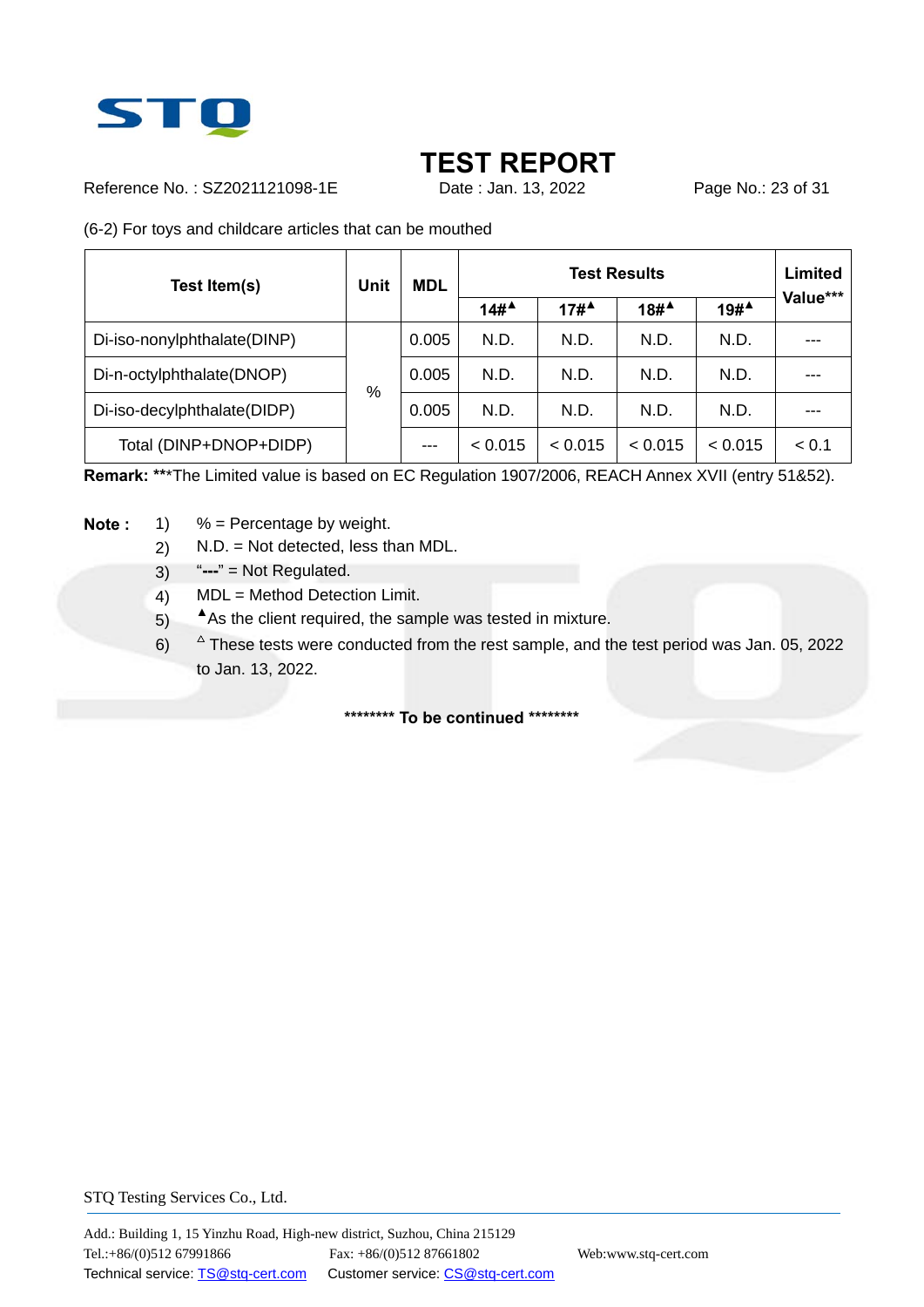

Reference No.: SZ2021121098-1E Date : Jan. 13, 2022 Page No.: 24 of 31

# **TEST REPORT**

### **Test Part Description:**

1# Colour pencil set 91747 2# Colour pencil set 91750

5# Colour pencil set 91758 6# Crayon set 91755

7# Crayon set 91754

3# Colour pencil set 91751 4# Colour pencil set 91752

8# Black pencil lead (91747)+ Red pencil lead (91747)+ Blue pencil lead(91747)

9# Green pencil lead(91747)+ Light green pencil lead(91747)+ Yellow pencil lead(91747)

10# Purple pencil lead(91752)+ Dark blue pencil lead(91752)+ Rose red pencil lead(91752)

10#-1 Purple pencil lead(91752)

10#-2 Dark blue pencil lead(91752)

10#-3 Rose red pencil lead(91752)

11# Orange pencil lead(91747)+ Brown pencil lead(91747)+ Dark purple pencil lead(91747)

12# Wooden pencil rod(91747)

13# Clay yellow paper box(91747) + Clay yellow paper box (91751)+ Clay yellow paper box (91751)

14# Yellow Transparent plastic shell (91751)+ White plastic shell (91758)+ Transparent plastic film (91755)

15# Silvery metal blade (91751)+ Silvery metal screw (91751)

16# White paper with black printing (91758)+ White paper with black printing (91755)

17# Red crayon(91755)+ Pink crayon(91755)+ Orange crayon(91755)

18# Yellow crayon(91755)+ Green crayon(91755)+ Blue crayon(91755)

19# Brown crayon(91755)+ Black crayon(91755)+ Dark blue crayon(91754)

20# Red paper with black printing(91755)+ Pink paper with black printing(91755)+ Orange paper with black printing(91755)

21# Yellow paper with black printing(91755)+ Green paper with black printing(91755)+ Purple paper with black printing(91755)

22# Brown paper with white printing(91755)+ Black paper with white printing(91755)+ Blue paper with black printing(91754)

**\*\*\*\*\*\*\*\* To be continued \*\*\*\*\*\*\*\***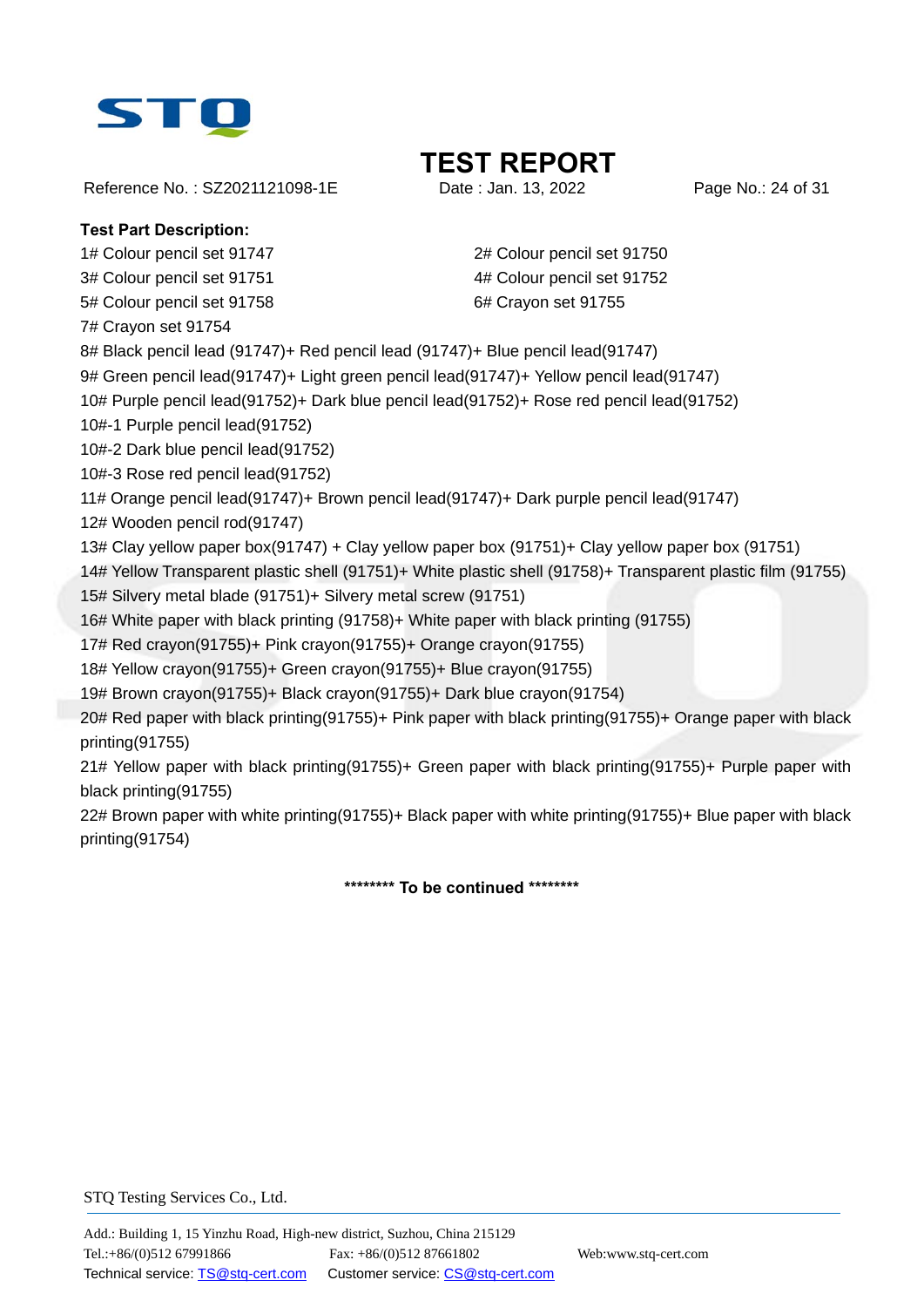

Reference No.: SZ2021121098-1E Date : Jan. 13, 2022 Page No.: 25 of 31

### **TEST REPORT**

### **PRODUCT PHOTOS**







91747 91747



91747 91750



91750 91750

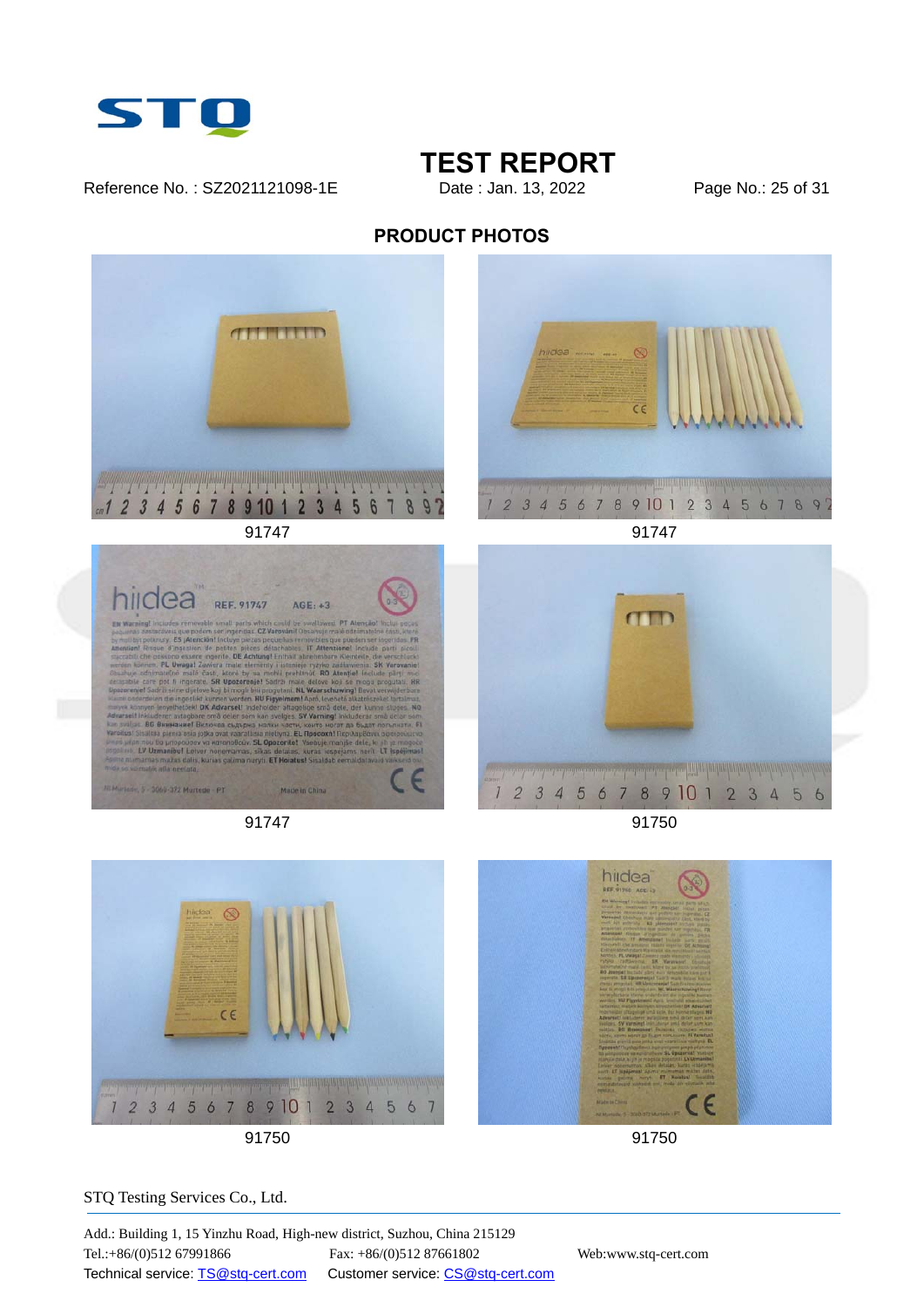

#### Reference No.: SZ2021121098-1E Date : Jan. 13, 2022 Page No.: 26 of 31

# **TEST REPORT**<br>Date : Jan. 13, 2022









 $\begin{picture}(20,10) \put(0,0){\vector(1,0){100}} \put(15,0){\vector(1,0){100}} \put(15,0){\vector(1,0){100}} \put(15,0){\vector(1,0){100}} \put(15,0){\vector(1,0){100}} \put(15,0){\vector(1,0){100}} \put(15,0){\vector(1,0){100}} \put(15,0){\vector(1,0){100}} \put(15,0){\vector(1,0){100}} \put(15,0){\vector(1,0){100}} \put(15,0){\vector(1,0){100}} \$ 

 $\frac{1}{2}$   $\frac{1}{2}$   $\frac{1}{2}$   $\frac{1}{2}$   $\frac{1}{2}$   $\frac{1}{2}$   $\frac{1}{2}$   $\frac{1}{2}$   $\frac{1}{2}$   $\frac{1}{2}$   $\frac{1}{2}$   $\frac{1}{2}$   $\frac{1}{2}$   $\frac{1}{2}$   $\frac{1}{2}$   $\frac{1}{2}$   $\frac{1}{2}$   $\frac{1}{2}$   $\frac{1}{2}$   $\frac{1}{2}$   $\frac{1}{2}$   $\frac{1}{2}$ 

the color buying the substitutions of<br>the color buying the substitution of the state and an indicated the<br>state of the substitution of the state of the state of<br>the state and substitutions of the state of the state<br>at sum,

END Missening front auditoria for officients ander J party.<br>ANGE county for Seattlement Powers retain this international different county.



91751 91751





91751 91751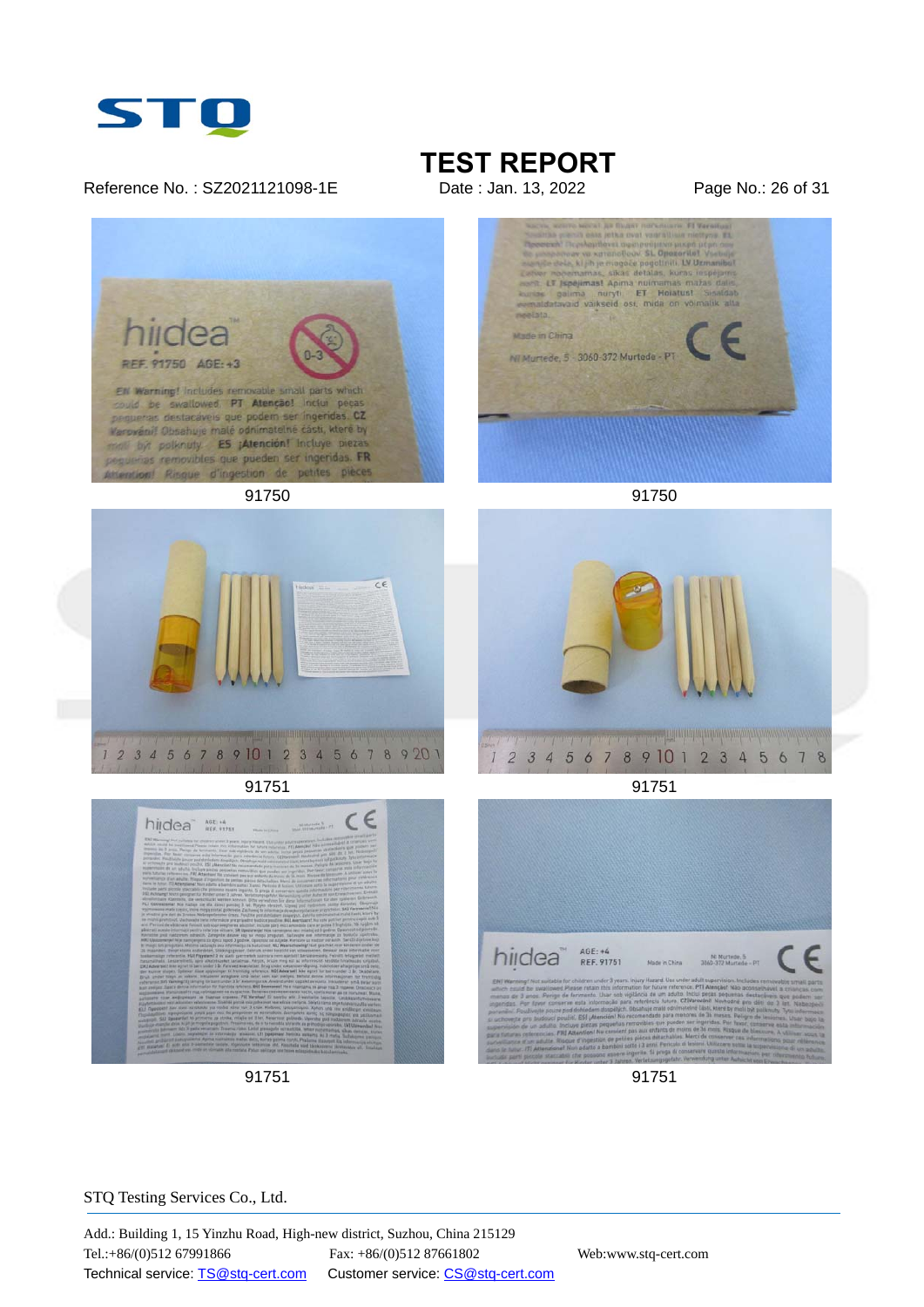

Reference No.: SZ2021121098-1E Date : Jan. 13, 2022 Page No.: 27 of 31

### **TEST REPORT**











91758 91758

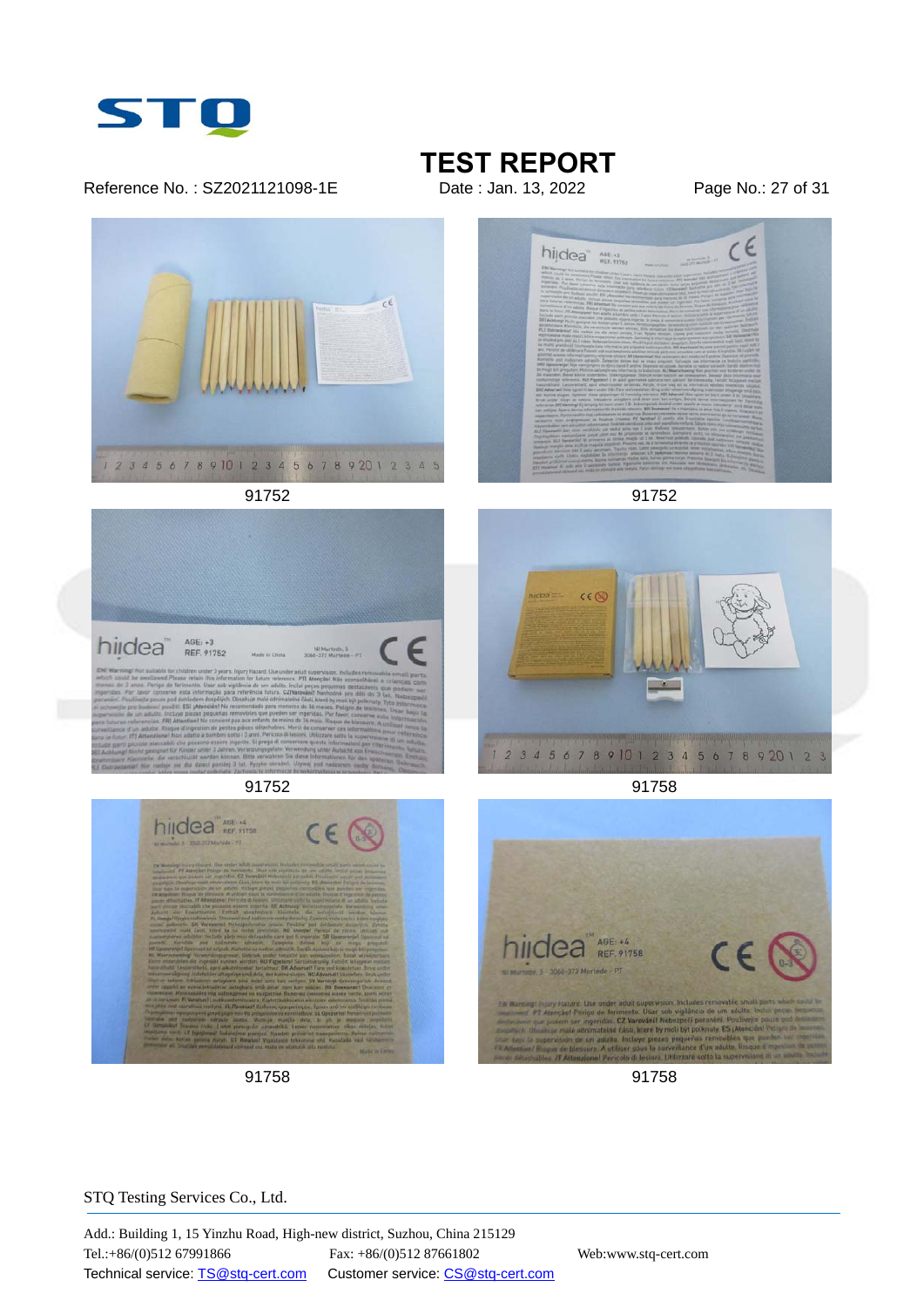

Reference No.: SZ2021121098-1E Date : Jan. 13, 2022 Page No.: 28 of 31

# **TEST REPORT**











91755 91755



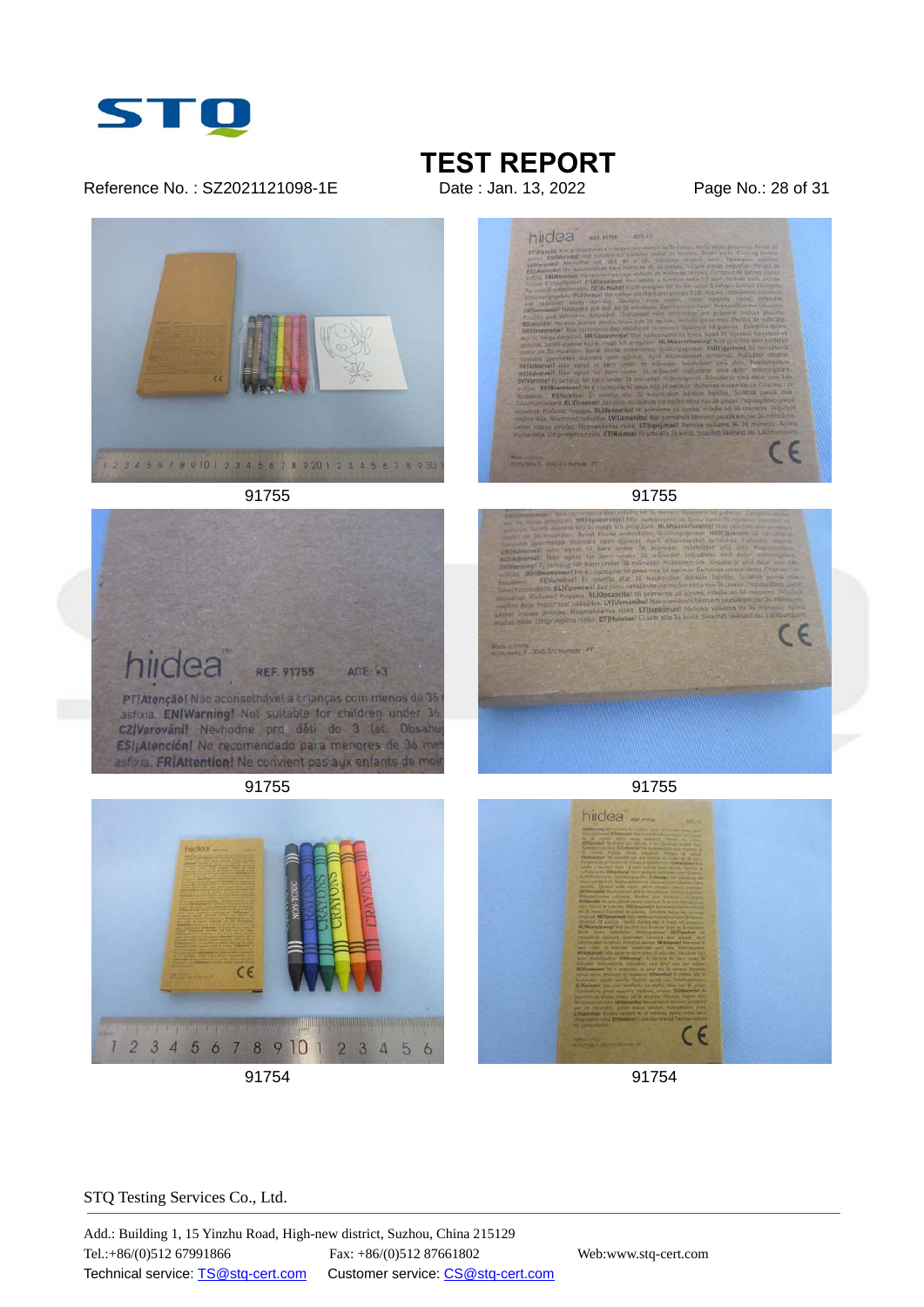

#### Reference No.: SZ2021121098-1E Date : Jan. 13, 2022 Page No.: 29 of 31

### **TEST REPORT**





### **\*\*\*\*\*\*\*\* END OF REPORT \*\*\*\*\*\*\*\*\***



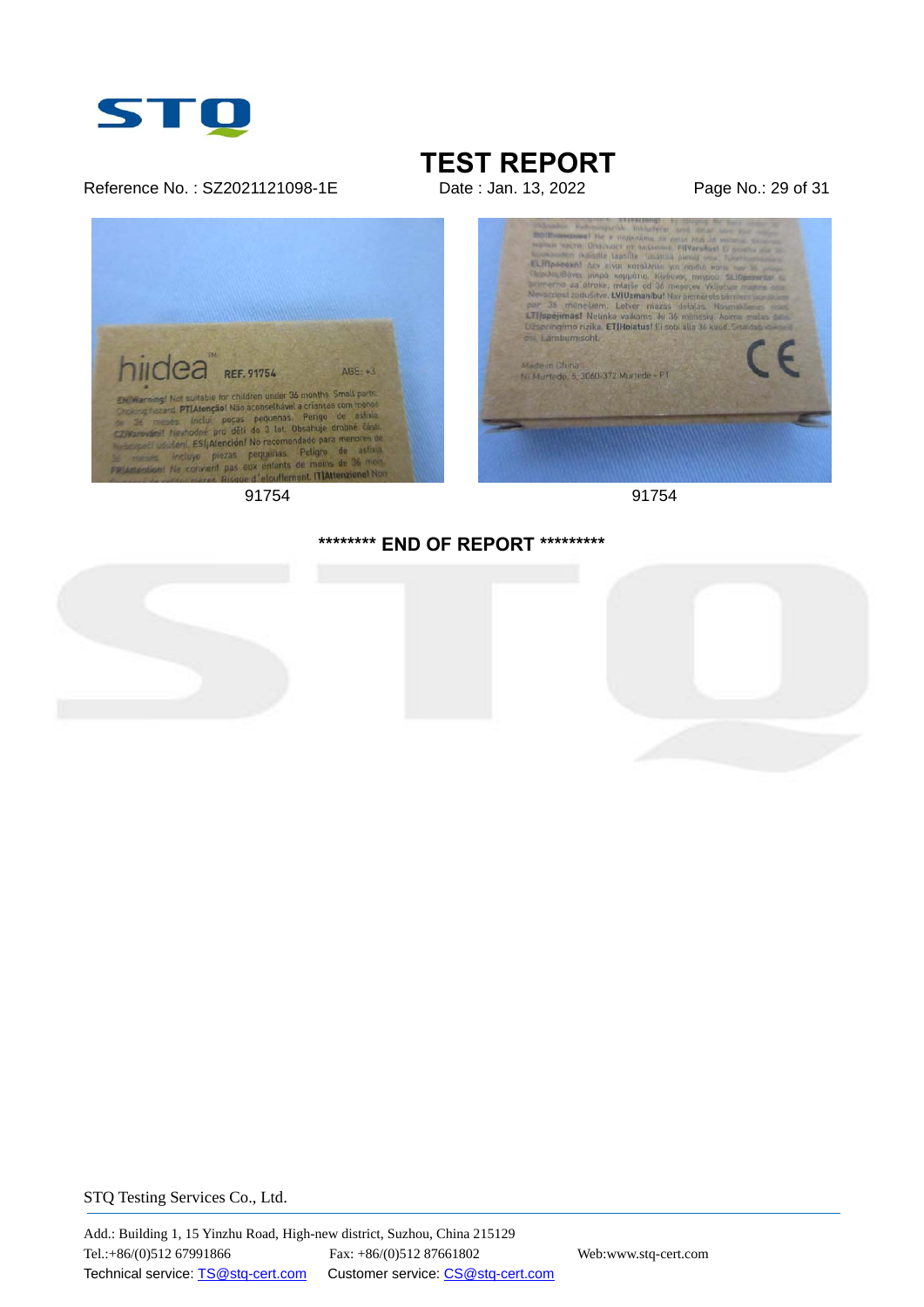

Reference No.: SZ2021121098-1E Date : Jan. 13, 2022 Page No.: 30 of 31

### GENERAL CONDITIONS OF SERVICES

STQ Testing Services Co.,Ltd. (hereinafter "STQ"), The testing or examining under the request of the customer should obey terms as follow, according to regulation of "Contract Law of the People's Republic of China" on processing and undertaking contract, our company have legal right of termination without any reason and have the right to accept or refuse testing or examining request:

1. STQ only acts for the person or body originating the instructions (the"Clients"). No other party is entitled to give instructions, particularly on the scope of testing or delivery of report or certificate, unless authorized by the Clients.

- 2. Sample recycling: when the testing or examining is finished, the customer should recycle the sample. Within 30 days after issuing of testing report, if the customer could not recycle the sample or send notification of sample recycling in written (for example, if the sample belongs to consumables, toxic drugs, dangerous goods and other items that are not suitable for long-term storage, such as semi-finished products and fragile samples such as liquids and powders , the retention period will be shortened to 7 days ). After the retention period,STQ has the right to dispose of the sample arbitrarily without paying compensation or compensation to the customer and take no responsibility for the consequences that damages the customer's trade secrets and intellectual property rights due to the loss of the sample.
- 3. The delivery and return fee of the samples which need to do testing at STQ should be paied by the client. STQ will not bear the responsibility for the testing error that is caused by transporting, packaging and labelling.
- 4. The Clients shall always comply with the following before or during STQ providing its services:
- a) provide sample(s) and relevant data, at the same time, guarantee the consistence of the sample(s)'name they declared with the  $sample(s)$  or the goods provided. Otherwise, STQ will not bear any relevant responsibilities;
- b) giving timely instructions and adequate information to enable STQ to perform the services effectively;
- c) supply, when requested by STQ, any equipment and personnel for the performance of the services;
- d) take all necessary steps to eliminate or remedy any obstruction in the performance of the services;
- e) inform STQ in advance of any hazards or dangers, actual or potential, associated with any order of samples or testing;
- f) provide all necessary access for STQ's representative to enable the required services to be performed effectively;
- g) ensure all essential steps are taken for safety of working conditions, sites and installations during the performance of services;
- h) fully discharge all its liabilities under any contract like sales contract with a third party, whether or not a report or certificate has been issued by STQ, failing which STQ shall be under no obligation to the Clients.
- 5. Subject to STQ's accepting the Client's instructions, STQ will issue reports or certificates which reflect statements of opinion made with due care within the scope of instructions but STQ is not obliged to report upon any facts outside the instructions, if there were any dissidence about the report or certificate, the Client should provide the written declaration to STQ within 15 days after the date receiving the report or certificate, otherwise, STQ will not hear the case after the date limit.
- 6. STQ is irrevocably authorized by the Clients to deliver at its discretion the report or the certificate to any third party when instructed by the Clients or where it implicitly follows from circumstances, trade custom, usage or practice as determined by STQ.
- 7. A test report will be issued in confidence to the Clients and it will be strictly treated as such by STQ. It may not be reproduced either in its entirety or in part and it may not be used for advertising or other unauthorized purposes without the written consent of STQ. The Clients to whom the Report is issued may, however, show or send it, or a certified copy thereof prepared by STQ, to his customer, supplier or other persons directly concerned. STQ will not, without the consent of the Clients, enter into any discussion or correspondence with any third party concerning the contents of the report unless required by the relevant governmental authorities, laws or court orders.
- 8. Applicants wishing to use STQ's reports in court proceedings or arbitration shall inform STQ to that effect prior to submitting the sample for testing.
- 9. The report will refer only to the sample tested and will not apply to the bulk, unless the sampling has been carried out by STQ and is stated as such in the Report. Also, the report is only for reference.
- 10. Any documents containing engagements between the Clients and third parties like contracts of sale, letters of credit, bills of lading, etc. are regarded as information for STQ only and do not affect the scope of the services or the obligations accepted by STQ.
- 11. If the Clients do not specify the methods/standards to be applied, STQ will choose the appropriate ones and further information regarding the methods can be obtained by direct contact with STQ, for the in-house method, STQ will only provide the summary.
- 12. No liability shall be incurred by and no claim shall be made against STQ or its servants, agents, employees or independent contractors in respect of any loss or damage to any such materials, equipment and property occurring whilst at STQ or any work places in which the testing is carried out, or in the course of transit to or from STQ or the said work places, whether or not resulting from any acts, neglect or default on the part of any such servants, agents, employees or independent contractors of STQ.
- 13. STQ will not be liable, or accept responsibility for any loss or damage howsoever arising from the use of information contained in any of its reports or in any communication whatsoever about its said tests or investigations.
- 14. Except for term 11 and term 12, if the test sample is damaged due to the negligence of ZOTAC, the total compensation for loss and damage to the sample or loss to the customer shall not exceed twice of the test service fee.
- 15. In the event of STQ prevented by any cause outside STQ's control from performing any service for which an order has been given or an agreement made, the Clients shall pay to STQ:
- a) the amount of all abortive expenditure actually made or incurred;

b) a proportion of the agreed fee or commission equal to the proportion (if any) of the service actually carried out by STQ, and STQ shall be relieved of all responsibility whatsoever for the partial or total non-performance of the required service.

STQ Testing Services Co., Ltd.

Add.: Building 1, 15 Yinzhu Road, High-new district, Suzhou, China 215129 Tel.:+86/(0)512 67991866 Fax: +86/(0)512 87661802 Web:www.stq-cert.com Technical service: TS@stq-cert.com Customer service: CS@stq-cert.com